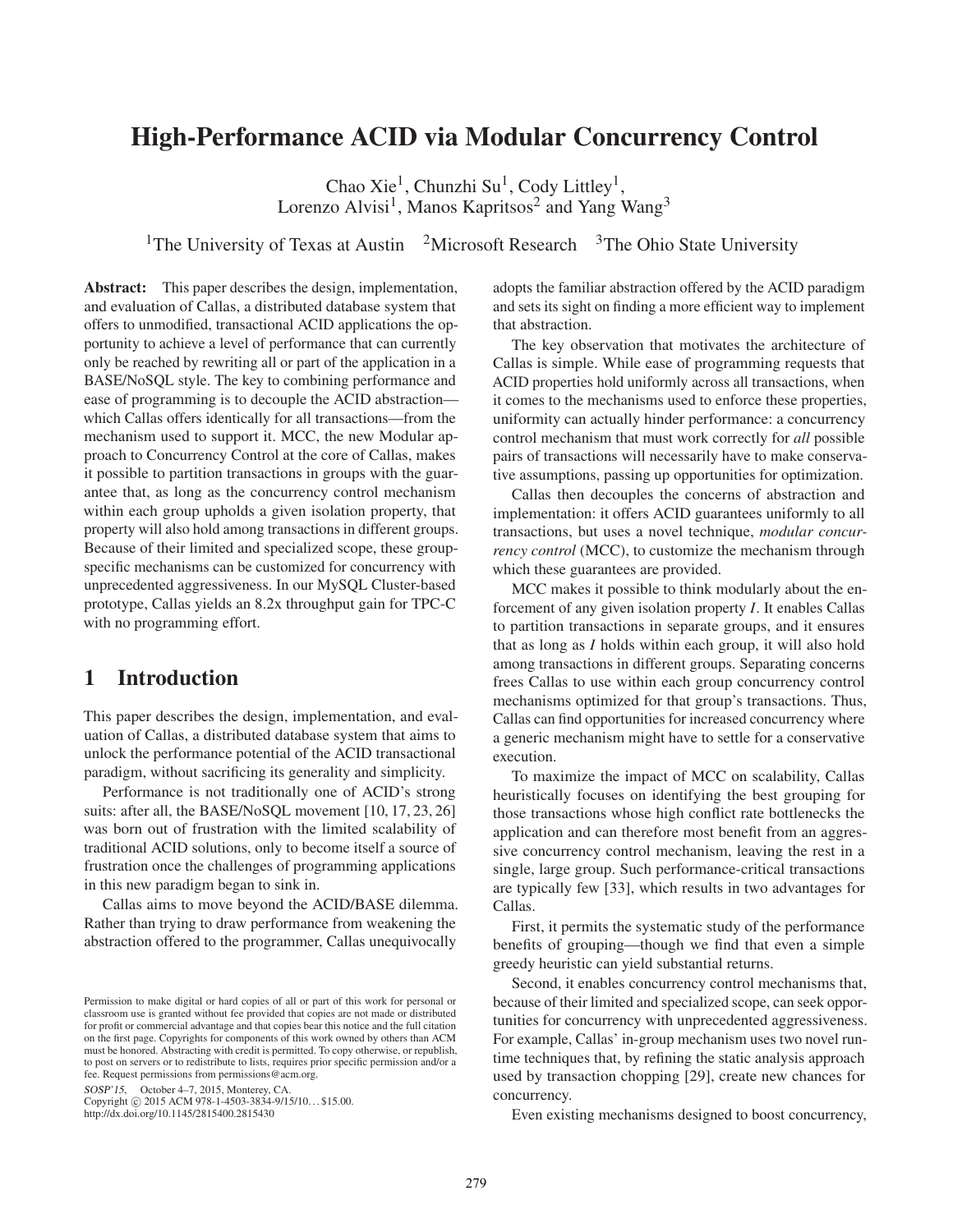however, can benefit from a more limited scope. In particular, we find that also traditional transaction chopping, which relies on the absence of certain dependency cycles among all transactions, becomes much more incisive when the lack of circular dependency must apply only to the small number of transactions within a group.

In summary, we make the following contributions:

- We propose MCC, a new, modular approach to concurrency control. By decoupling abstraction from mechanism, MCC retains the simplicity of a uniform ACID API; by separating concerns, it lets each module customize its internal concurrency control mechanism to achieve greater concurrency without sacrificing safety.
- We introduce *Runtime Pipelining*, a technique that leverages execution-time information to aggressively weaken within a group the conservative requirements of the current theory of safe transaction chopping [29] and gain, as a result, unprecedented opportunities for concurrency. The key to the effectiveness of Runtime Pipelining is the flexibility offered by MCC, which makes this technique applicable within small groups of well-suited transactions.
- We present the design, implementation and evaluation of Callas, a prototype implementation of MCC within a modified MySQL Cluster distributed database. Our evaluation of Callas suggests that MCC can deliver significant performance gains to unmodified ACID applications. For example, we find that, for TPC-C, Callas achieves an 8.2x speedup over MySQL Cluster without requiring any programming effort.

The rest of the paper is organized as follows. After Section 2 discusses why an undifferentiated concurrency control mechanism is undesirable, Section 3 introduces MCC and specifies the correctness conditions that any valid instantiation of MCC must meet. Section 4 and Section 5 present the mechanisms Callas uses to ensure isolation across groups and within each group, respectively. The implementation of Callas is the topic of Section 6, while Section 7 presents the results of our experimental evaluation. Section 8 discusses related work, and Section 9 concludes the paper.

# 2 The cost of uniformity

The power of the ACID paradigm lies in its simplicity. Developers need only wrap their code in an ACID transaction, and it is guaranteed to be executed atomically, to leave the database in a consistent state, to be isolated from any other transactions, and to be durable. One of the great assets of this abstraction is that it applies uniformly to all transactions, independent of the internal logic of other transactions, thus freeing the developer from having to worry about transaction interleavings.

Current ACID databases support this uniform abstraction with an equally uniform mechanism. Notwithstanding its sim-

| // transfer_balance<br>begin transaction | // sum_balance (infrequent)  |  |  |
|------------------------------------------|------------------------------|--|--|
| $bal\_dest = bal\_dest + val$            | begin transaction            |  |  |
| $bal_\text{0} = bal_\text{0} = val$      | return bal_orig $+$ bal_dest |  |  |
| commit                                   | commit                       |  |  |

Fig. 1: A simple banking application.

plicity, when it comes to enforcing isolation this choice can become an obstacle to performance and scalability. Whether using locking or optimistic concurrency control (OCC), current ACID databases rely on one-size-fits-all—and thus fundamentally conservative—mechanisms to ensure isolation.

For example, when a transaction accesses an object (e.g., a database row), a lock-based mechanism must acquire a lock that is held until the end of the transaction, preventing all other transactions from observing intermediate states of that transaction. Perhaps surprisingly, given their name, OCC mechanisms are, in their own way, equally conservative. Although they allow transactions to speculatively execute in parallel without acquiring locks, they do not refine the criteria for determining contention, but simply delay the check: if contention is detected at commit time, they force all but one of the contending transactions to rollback.

By treating all transactions equally, one-size-fits-all mechanisms cannot take advantage of workload-specific optimizations. Isolation is uniformly enforced to prevent all other transactions from observing intermediate states. In some circumstances, however, such precautions are excessive: it is quite common to find transactions that can safely expose *some* of their intermediate states to *some* other transactions.

Consider, for example, how a lock-based mechanism would handle the simple banking application that uses the two transactions defined in Figure 1: *transfer balance* deducts some amount from the *bal orig* account and adds it to *bal dest*; *sum balance* computes the total assets across the two accounts.

When these transactions can execute concurrently, uniformly enforcing isolation requires *transfer balance* to keep the lock on *bal dest* until the transaction commits, to prevent *sum balance* from computing the wrong total by observing the intermediate state where *bal dest* has been credited but *bal orig* not yet charged. Keeping the locks for so long, however, also prevents other instances of the *transfer balance* transaction from executing concurrently, even though they could do so safely, since their operations commute.<sup>1</sup> Ideally, one would like to release the lock on *bal orig* after the amount is deducted from it, but only for other *transfer balance* transactions; *sum balance* should still be prevented from observing the intermediate state. Recent work on the Salt distributed database [33] shows that leveraging this insight can yield significant performance benefits. To extract them, however, Salt forgoes the simplicity of a uniform ACID paradigm and in-

<sup>1</sup>Commutativity is only one example of the missed opportunities for greater concurrency that constitute the cost of uniformity—we discuss the performance implications for transaction chopping [29] in Section 5.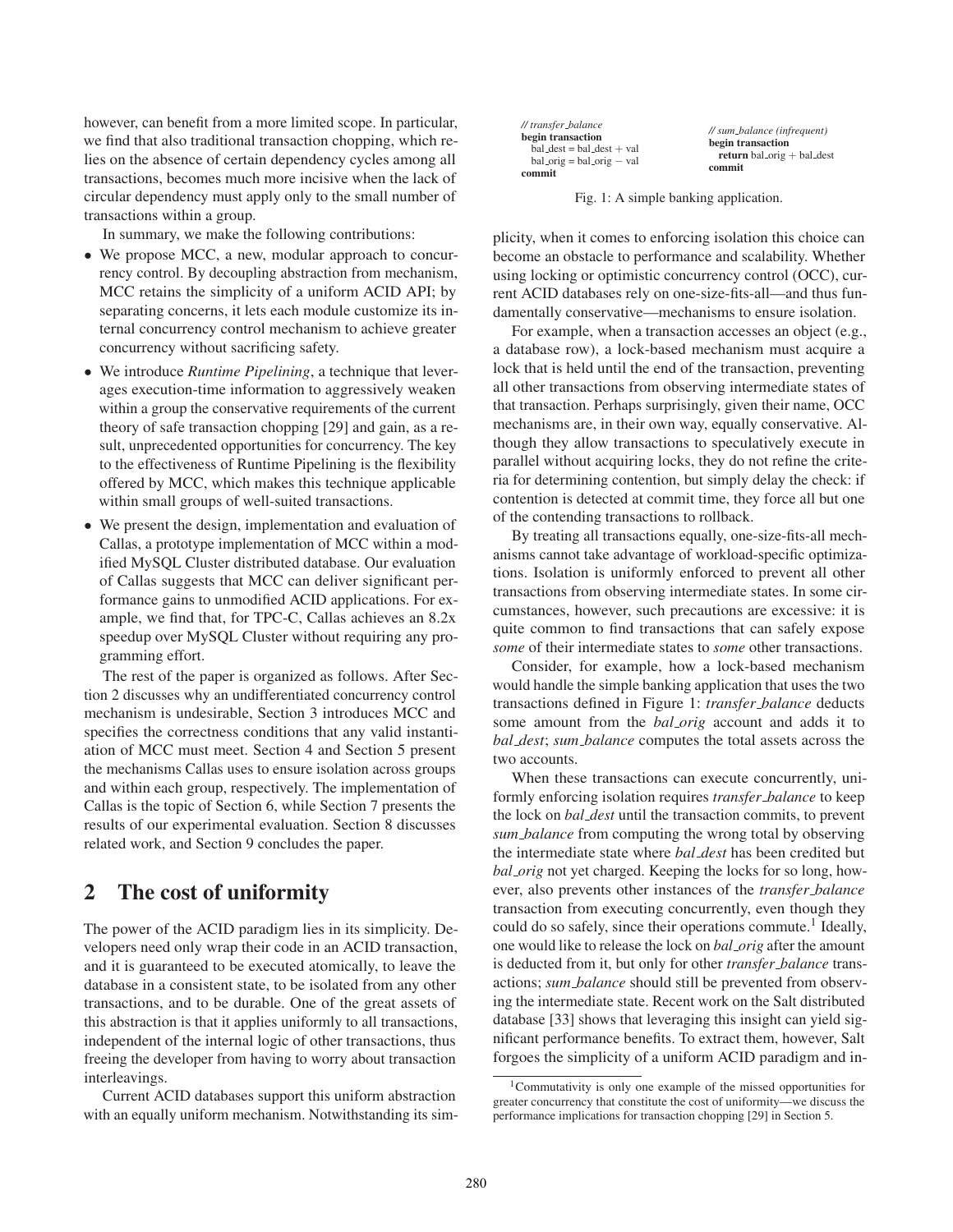stead introduces a new abstraction, BASE transactions. Salt's isolation mechanism offers BASE transactions the ability to make certain intermediate states visible to other BASE transactions, but invisible to ACID transactions. The cost of this flexibility, however, is added complexity for the programmer. Even though it suffices to rewrite only a few [33] performance-critical ACID transactions as BASE transactions to reap substantial performance benefits, the programming effort involved is still significant and can easily introduce bugs.

In Salt, abandoning a uniform concurrency control mechanism to increase performance has led, as if by necessity, to also surrendering the benefits of a uniform ACID abstraction. In its own attempts to leverage the same insight that motivated Salt, Callas strives to stay clear of the pitfall of tightly coupling the scope of mechanism and abstraction, and comes to a fundamentally different conclusion.

# 3 A modular approach to isolation

Callas aims to offer to unmodified, transactional ACID applications the kind of performance that previously could only be achieved by rewriting applications in a BASE/NoSQL style. Such coding exercises are notorious for being error-prone and time consuming [30], even when backed by Object-Relational Mapping systems [12]. Callas' goal is to do away with them completely, with only a negligible cost in performance.

The design of Callas is based on a simple proposition: that the key for combining performance and ease of programming is to *decouple* the ACID abstraction—which should hold identically for all transactions—from the mechanism used to support it—which should instead adapt to the unique characteristics of different transactions. The approach that we propose is rooted in three main observations.

First, no existing programming paradigm approaches the simplicity offered by ACID. Such is its superiority on this front to bring into question whether any performance benefit that a BASE alternative can deliver is actually worth the trouble [18, 30, 33].

Second, significant improvements to the performance of ACID are unlikely to come from techniques that rely on properties that must hold for *all* of the transactions in a given application. A case in point is transaction chopping [29], an elegant technique that can yield greater concurrency while maintaining serializability, but only if a specific property (which can be formalized as the absence of  $SC$ -cycles<sup>2</sup> [29]) holds across the entire set of an application's transactions. In practice, enforcing this property can often significantly limit opportunities for concurrency in applications that suffer from high contention.

Third, as the Salt project has recently demonstrated, the potential performance gains to be had by allowing individual transactions to export multiple granularities of isolation can be substantial [33].

The architecture of Callas leverages these observations by supporting a modular approach to regulating concurrency, realized through a novel technique we call *modular concurrency control* (MCC). The vision that motivates MCC is simple. Instead of relying on a single concurrency control mechanism for all transactions, MCC partitions transactions in groups and enables the flexibility to assign to each group its own private concurrency control mechanism; being charged with regulating concurrency only for the transactions within their own groups, these mechanisms can be much more aggressive while still upholding safety. Finally, MCC offers a mechanism to properly handle conflicts among transactions in different groups.

An attractive feature of this approach is its generality. First, it imposes no restrictions on the types of transactions it can handle. In particular, it does not require to predefine all transactions that will be run in the system: interactive or external transactions can always be handled by placing them in a separate group that uses a standard, conservative concurrency control mechanism. Second, although our current implementation of Callas leverages modularity only within the context of lock-based mechanisms, MCC does not, in principle, depend on whether concurrency control is implemented using locks or OCC, or on whether the targeted isolation level relies on a single version or a multiversion database—we leave a thorough exploration of the performance opportunities offered by this generality to future work.

To succeed, this high-level plan must address two complementary concerns: performance and correctness.

The key factor for performance is to group transactions appropriately, in order for each group to best exploit opportunities for optimizations. Not all grouping choices are equally sensitive, however: optimizing grouping for transactions that run infrequently or are lightweight is less critical. Callas therefore heuristically assigns those transactions to a single group, and instead focuses on determining the most favorable grouping for the transactions that are primarily shaping the performance profile of a given application. We discuss the policy and mechanism used by Callas to group transactions in Sections 4 and 6.

Establishing correctness involves a two step process: given any of the traditional ACID isolation guarantees, first prove that each group, separately, satisfies the guarantee; and then, under the assumption that all groups do, that the isolation guarantee is upheld globally.

The theoretical underpinnings that Callas uses to discharge these obligations are found in the general theory for expressing isolation levels introduced by Adya et al [11]. We quickly review some of the key features of their framework below.

<sup>2</sup>We will discuss SC-cycles in more detail in Section 5.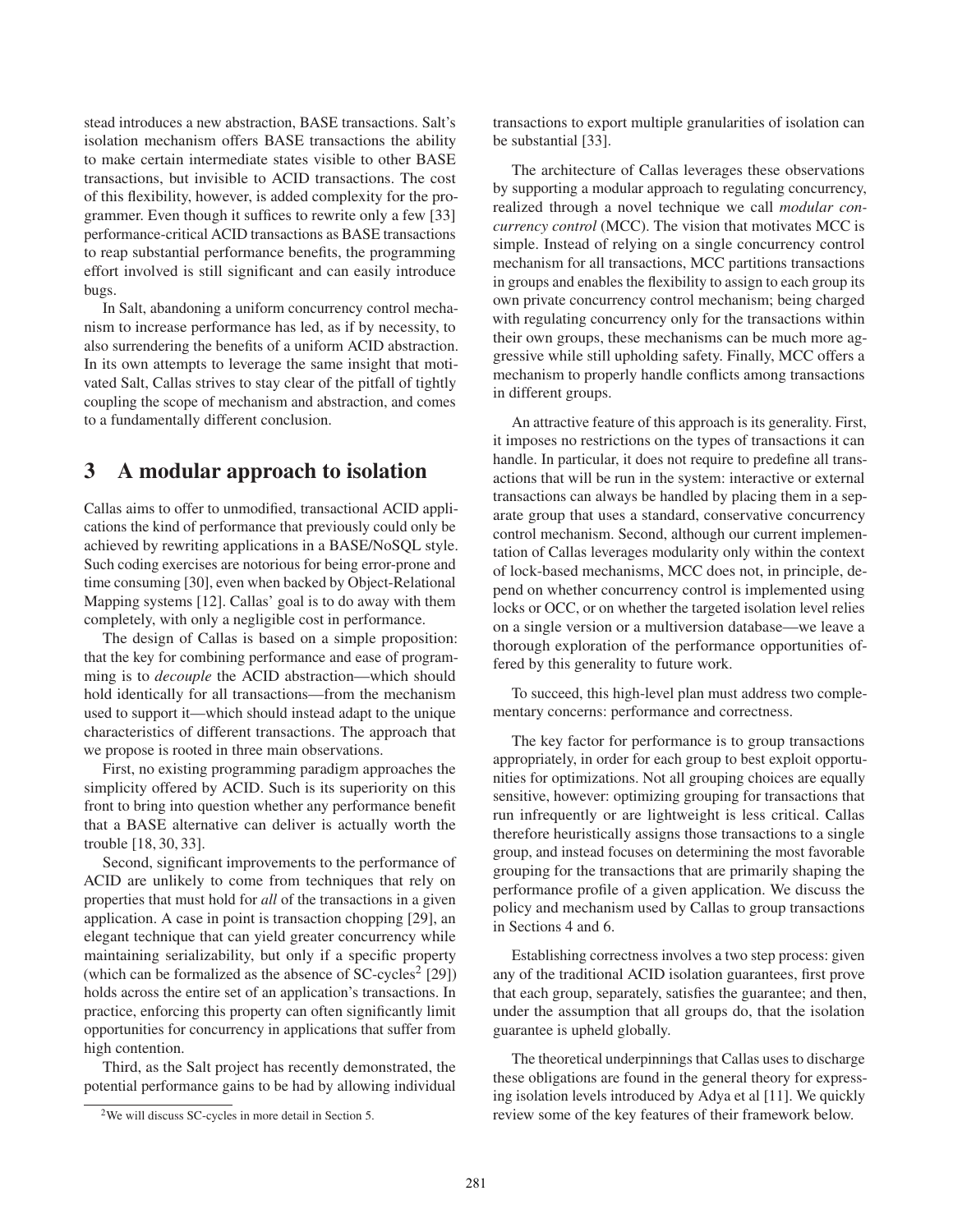#### 3.1 Defining isolation

Similar to prior specifications of the ANSI SQL isolation levels, Adya et al. define isolation levels on the basis of the undesirable phenomena they proscribe. Unlike prior specifications, however, theirs applies not only to lock-based implementations, but also to optimistic and multiversion concurrency control schemes [15, 25]. Their elegant formulation refines the classic approach of leveraging a serializability graph to express whether a history is serializable: they express necessary conditions that apply to weaker notions of isolation as requirements on the structure of a new graph they define, called the *Direct Serialization Graph* (DSG). Each node in the DSG corresponds to a committed transaction, and each directed edge from transaction  $T_i$  to  $T_j$  indicates one of the following types of conflict between them:

- *Read dependency.*  $T_i$  installs a version  $x_i$  of an object  $x$  and *Tj* reads *xi*.
- *Anti-dependency.*  $T_i$  reads a version  $x_k$  of  $x$ , and  $T_j$  installs *x*'s next version.
- *Write dependency.*  $T_i$  installs a version  $x_i$  of  $x$ , and  $T_j$  installs *x*'s next version.

Read and Anti-dependencies can be easily generalized to *range reads* that, rather than explicitly naming an item, apply to all items for which a given predicate (e.g., an SQL statement) holds [11].

The DSG is central to this formulation because the occurrence of some of the phenomena proscribed by a given isolation level is equivalent to the DSG exhibiting a refinement of the following condition:

• *Circularity*. The execution history contains a directed cycle.

The refinement consists of specifying which types of edges can be used to construct the cycle: the more stringent the isolation level, the larger the set of cycles to be prevented (and of phenomena to be proscribed). For example, isolation levels that forbid reading data that has not been committed (*dirty reads*) require the flow of information between any two transactions to be unidirectional—which can be achieved by proscribing DSG cycles consisting only of dependency edges [11]. Achieving serializability, however, requires ruling out also cycles that include anti-dependency edges.

Not all phenomena to be proscribed, however, correspond to cycles in the DSG. In particular, every ANSI SQL isolation level that does not allow dirty reads must also avoid the following two phenomena:

- *Aborted Reads.* A committed transaction  $T_2$  reads some object (possibly via a predicate) modified by an aborted transaction *T*1.
- *Intermediate Reads*. A committed transaction  $T_2$  reads a version of an object *x* (possibly via a predicate) written by another transaction  $T_1$  that was not  $T_1$ 's final modification of *x*.

All popular ACID isolation levels avoid these phenomena, so, to simplify our presentation, we henceforth only consider isolation levels that do.

#### 3.2 Establishing correctness

We leverage the formalization of Adya et al. to specify, for any given isolation level, the conditions that an instantiation of the Callas architecture must satisfy to guarantee correctness: Within each group The concurrency control mechanism for group G must prevent Aborted Reads and Intermediate Reads if  $T_1$  and  $T_2$  are both in G, and prevent Circularity (as defined for the targeted isolation level) when all transactions on the cycle are in G.

Across groups Aborted Reads and Intermediate Reads must be prevented if  $T_1$  and  $T_2$  are from different groups. Further, Circularity (as defined for the targeted isolation level) must be prevented if at least two transactions on the cycle are from different groups.

### 3.3 Callas at a glance

The next two sections describe the design of Callas along the two axes we have used to articulate correctness. Section 4 describes how Callas leverages a new class of locks, called *nexus locks*, to prevent Circularity and proscribe Aborted and Intermediate reads across groups.

Section 5 introduces a new in-group concurrency control mechanism, called *Runtime Pipelining*, designed to leverage the modularity of Callas: since it regulates concurrency for only a small number of transactions, it can afford to apply aggressive optimizations. Runtime Pipelining owes much of its performance—as well as its name—to its integration of static analysis with novel run-time checks that guarantee safety while increasing opportunities for concurrency.

### 4 Enforcing isolation across groups

The design of the mechanism Callas uses to guarantee intergroup isolation is driven by several considerations. Foremost, of course, is safety: the mechanism should enforce the correctness conditions identified in Section 3.2. Not far behind, however, are performance and liveness. First, we would like the inter-group mechanism to disrupt as little as possible the ability of the group-specific mechanisms to extract concurrency from the transactions they regulate. Second, we would like to guarantee fairness: the eagerness of exploiting performance opportunities within a group should not cause transactions from a less fortunate group to starve.

Callas meets these requirements using a simple lock-based approach. This choice is pragmatic: although there is nothing in Callas' architecture that would prevent the use of OCC,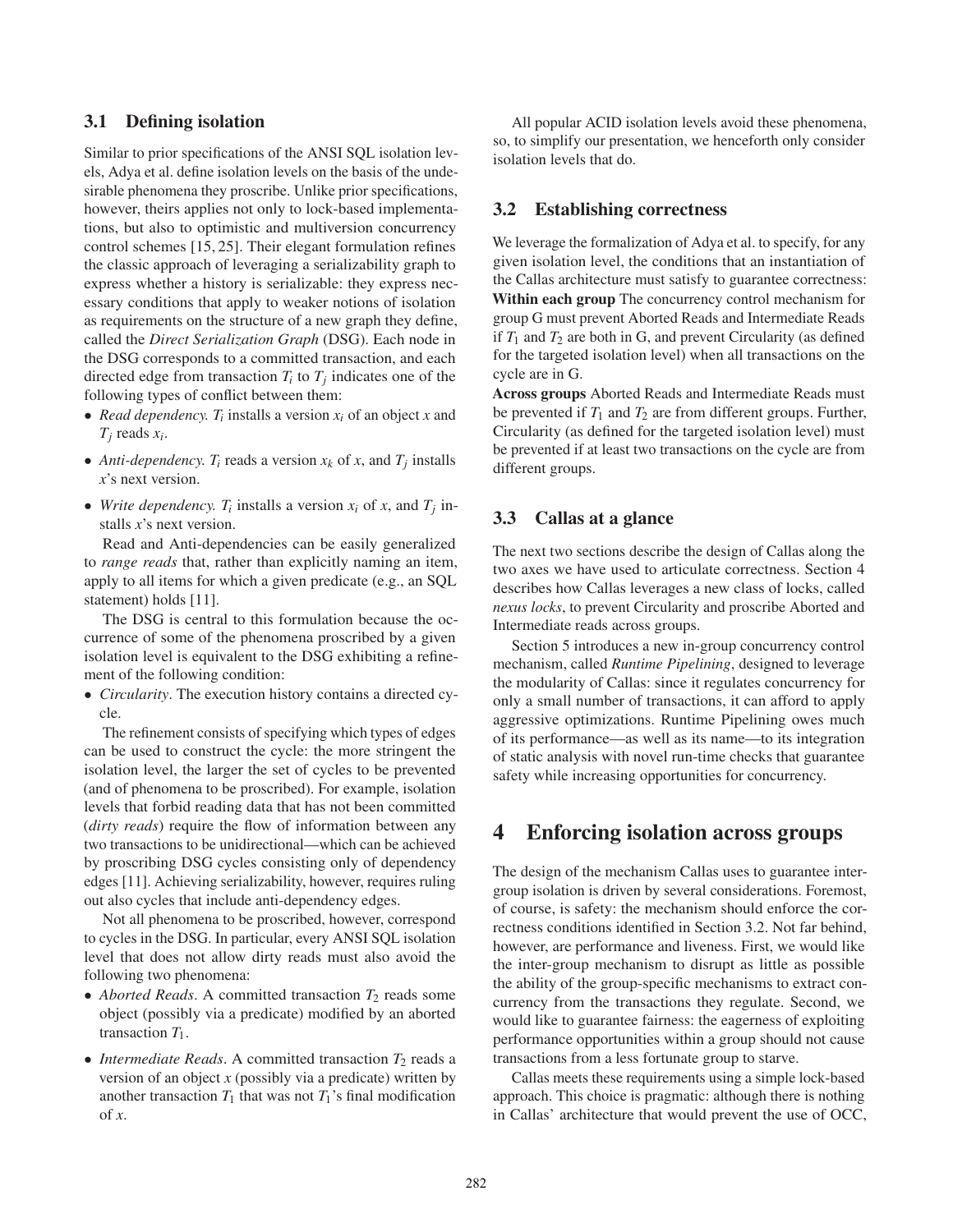

Fig. 2: Circularity can occur if Callas does not regulate the order in which transactions from the same group release their nexus locks.

the MySQL Cluster distributed database we modify to implement Callas does not support it.<sup>3</sup> Indeed, any reasonable implementation of the inter-group mechanism that meets the above requirement of minimal disruption will do.

At the core of Callas' inter-group mechanism are *nexus locks*, a new type of lock whose role is to regulate conflicts between transactions that belong to different groups while leaving transactions within each group relatively unconstrained. Nexus locks in Callas are ubiquitous: any transaction, before being allowed to perform a read or write operation on a database row, must acquire the corresponding nexus lock. This demand may seem to run contrary to the requirement of making the inter-group mechanism inconspicuous to the concurrency control mechanisms specific to each group. The key to resolving this apparent tension lies in the flexibility of nexus locks. When two transactions in different groups try to acquire a nexus lock on a row, the lock functions as an enforcer: unless both transactions are *reading* the row, one of them will have to wait until the other releases the lock. If the transactions belong to the same group, however, the nexus lock imposes no such constraints: both transactions can acquire the nexus lock simultaneously.

Forcing transactions to acquire nexus locks on the rows they access prevents Aborted Reads and Intermediate Reads from occurring across groups. If two transactions from different groups access the same row and one of them is a write, only the first will acquire the row's nexus lock, while the other will not be able to acquire the lock until the earlier transaction completes. It is thus impossible for the later transaction to read aborted or intermediate states from the earlier one.

Simply acquiring nexus locks, however, is not sufficient to prevent Circularity. Consider the first example of Figure 2: it focuses on write dependencies, since write dependency cycles are forbidden by all ANSI isolation levels. Assume, in the spirit of MCC, that the concurrency control mechanism of Group 1 guarantees no dependency cycles between  $T_1$  and *T*2. Although nexus locks prevent dependency cycles between  $T_1$  and  $T_3$  (and similarly between  $T_2$  and  $T_3$ ), a dependency

cycle spanning  $T_1$ ,  $T_2$ , and  $T_3$  can still form.

We extend the enforcement power of nexus locks by refining the way in which traditional locking prevents Circularity. With traditional locking (Example 2 of Figure 2), the "depends on" relation between transactions is tied to the "completes before" relation: if  $T_2$  depends on  $T_1$ , then  $T_2$  must wait for  $T_1$  to release its lock at the end of its execution, ensuring that  $T_2$  will not start until  $T_1$  completes. Since "completes" before", unlike "depends on", is inherently acyclic, by tying the two relations traditional locking guarantees that "depends on" will be acyclic too.

If we now go back to the first example of Figure 2, what went wrong there is clear: Circularity can arise because nexus locks tie "depends on" to "completes before" *only* for transactions that belong to different groups. Although  $T_2$  depends on  $T_1$ , since they are both in the same group  $T_2$  is allowed to start before  $T_1$  completes. Were nexus locks to do otherwise, however, and delay *T*2, they would curb concurrency within Group 1.

To solve this puzzle, Callas refines the condition used by traditional locking to avoid circularity. Rather than tying "depends on" to "completes before", Callas binds it to the weaker (and yet provably sufficient [34]) "releases locks before" and enforces the following rule:

Nexus Lock Release Order *If transaction*  $T_2$  *depends on transaction*  $T_1$ *, and they are from the same group, then*  $T_2$ *cannot release its nexus locks until T*<sup>1</sup> *does.*

The third example of Figure 2 illustrates how this rule, which is implied by the stronger "completes before", prevents dependency cycles without hampering concurrency. A proof of correctness can be found in an extended technical report [34].

To ensure that every transaction's nexus locks are eventually released, Callas makes the simple choice of maintaining a FIFO queue for each nexus lock. Note that, thanks to MCC, the release of nexus locks is completely decoupled from the act of committing the transaction that holds those locks, which Callas leaves to the concurrency control mechanism of the group to which the transaction belongs. As soon as a transaction commits, any resource that the transaction held to control concurrency *within* its group can be released, even as the transaction may hold onto its nexus locks in order to

<sup>&</sup>lt;sup>3</sup>MySQL Cluster supports only two versions of each object. While this feature guarantees that reads never block, it falls short of full multiversion concurrency control (MVCC).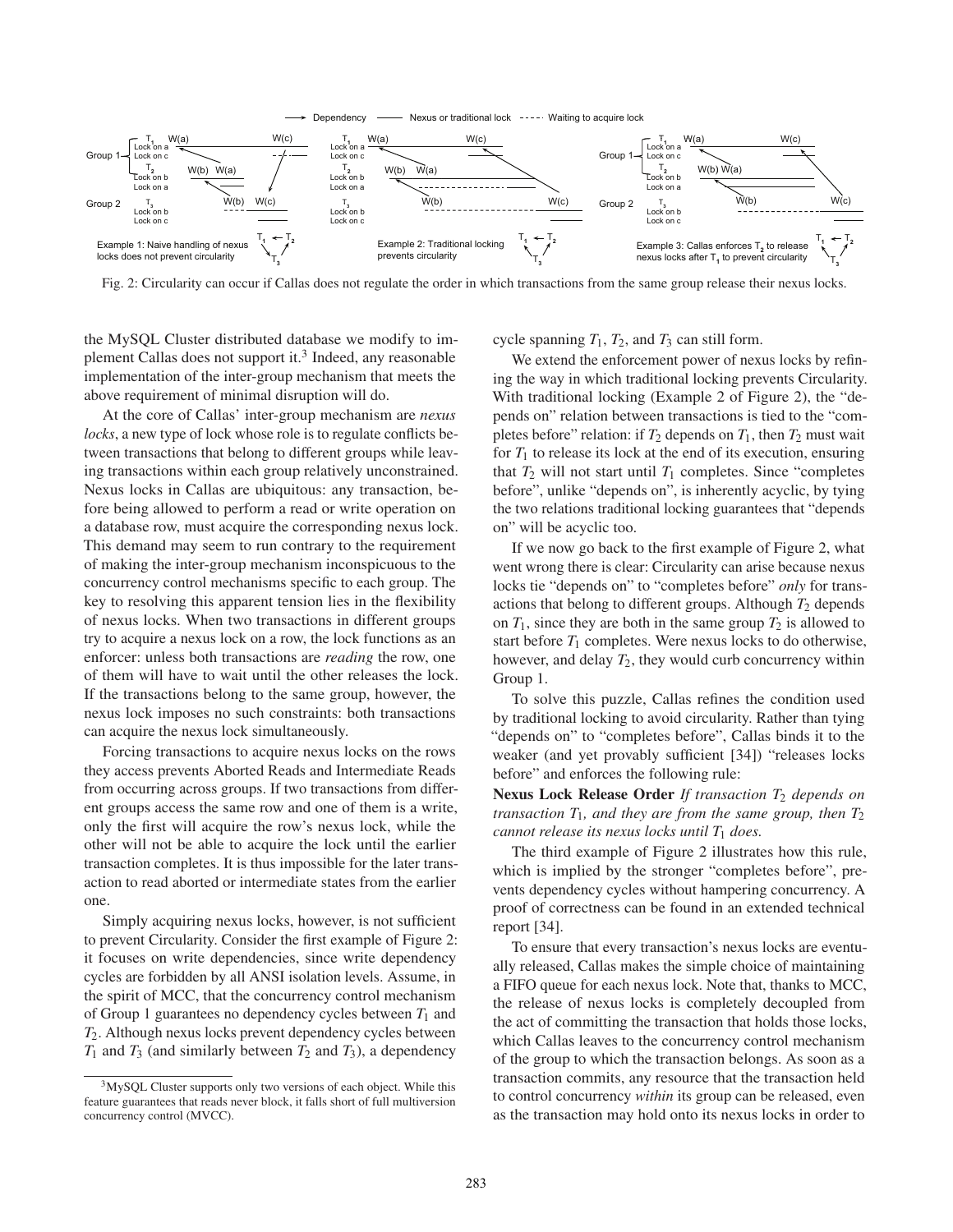release them in the correct order.

Nexus locks, ACID locks, and latency An unobtrusive inter-group mechanism is essential to achieving the potential for greater performance of MCC. A key feature of nexus locks is that any latency overhead they introduce, when compared with ACID locks, is due solely to their implementation, and not inherent to their semantics. Indeed, ignoring implementation overheads, if  $T_2$  wants to acquire and then release a nexus lock held by  $T_1$ , it can always do so no later than if the lock had been ACID. The reason is simple: if  $T_1$  and  $T_2$  are from different groups, then a nexus lock behaves exactly like an ACID lock; if  $T_1$  and  $T_2$  are from the same group, then  $T_2$ is always allowed to acquire a nexus lock while  $T_1$  still holds it, while instead access to ACID locks is exclusive unless both *T*<sup>1</sup> and *T*<sup>2</sup> seek a read lock. The Nexus Lock Release Order rule can delay the release of  $T_2$ 's locks if  $T_2$  depends on  $T_1$ , but never more than if the locks had been ACID—in which case,  $T_2$  would not even be allowed to acquire the locks until  $T_1$  released them.

Of course, implementation overheads cannot in practice be ignored. However, we find them to be low in most cases (§7.4), in particular when compared with the substantial performance gains nexus locks enable by making it possible to safely deploy the kind of aggressive in-group concurrency control mechanisms we are discussing next.

# 5 Enforcing isolation within groups

While the inter-group mechanism's main goal is to do no harm, the key to unlocking the performance potential of MCC is in the group-specific concurrency control mechanisms that it enables. Fulfilling that potential involves two steps: grouping transactions appropriately, and identifying mechanisms that can yield greater concurrency within each group, while maintaining safety.

The first of these steps appears hard to complete, as the number of possible groupings to consider is exponential. In practice, our experience building Callas is significantly more encouraging. As we already pointed out, the transactions that shape the performance of an application tend to be few [33] and we found that even just one or two simple specialized mechanisms can produce significant performance gains (§7): with such small numbers, systematically exploring all interesting groupings becomes a tractable problem (§6).

The additional concurrency called for by the second step demands transactions to expose more intermediate states. This could be done, for instance, by weakening their isolation properties [33], but to do so within a group would violate our requirement to offer all transactions the same ACID abstraction.

Transaction chopping (and its limitations) An attractive alternative is to turn, as several recent systems have done [27, 35], to an elegant theory that increases concurrency by chopping transactions—but in a way guaranteed to maintain serializability [29].

To prevent Aborted Reads and guarantee Atomicity, the theory requires transactions to be *rollback-safe*, meaning that any rollback statement must lie in the first subtransaction produced by a valid chopping. Since for serializability the absence of Circularity implies no Intermediate Reads, the theory focuses on preventing the former. It uses static analysis to construct an *SC-graph*, whose vertices are candidate transaction pieces, and whose edges, which are undirected, are of two kinds: S-edges connect the pieces within a transaction; C-edges connect pieces of different transactions that access the same object, when at least one of the accesses is a write. The theory shows that if a candidate chopping gives rise to an *SC-cycle*, then Circularity *might* arise during an execution. Hence, a candidate chopping of a set of transactions is considered safe (i.e., guarantees serializability) if (i) it is rollback-safe and (ii) it contains no SC-cycles.

Unfortunately, in practice these two conditions tend to produce choppings too conservative to result in much additional concurrency. To satisfy rollback safety, the first piece of each transaction must be large enough to include all rollback statements, limiting the opportunity for new interleavings.<sup>4</sup>

Relying on SC-cycles for safety has even more significant performance implications. Applications typically contain so many dependency cycles among their transactions that the only safe choppings, if any, are very coarse. One might expect grouping to help here, since it restricts the requirement of being free of SC-cycles only to the transactions within each group—and it does (§7), but only to a limited extent. We find that SC-cycles tend to arise quite commonly among the very performance-critical transactions that, if they could be more finely chopped, would most benefit the application's performance. An extreme but quite common case of this phenomenon occurs when a performance-critical transaction cannot be aggressively chopped because multiple instances of it may conflict with each other if executing concurrently.

Consider, for example, the *new order* transaction in TPC-C. In first approximation, it roughly follows the access pattern of Figure 3(a): first, it inserts rows into the *order* table, then it inserts rows into the *item* table, and finally it updates the *order\_line* table. As Figure 3(a) shows, SC-cycle analysis would conclude that it is not possible to split this transaction into subtransactions, as any two instances of the *new order* transaction have three dependency edges (C-edges) between them.

Enter MCC These limitations motivate us to explore how to leverage the modularity of MCC to move beyond the opportunities for concurrency offered by the current theory of safe

<sup>&</sup>lt;sup>4</sup>This problem could be solved by asking application developers to rewrite their transactions to explicitly account for rollbacks at the application level. Our goal, however, is to achieve high performance with no additional programming effort.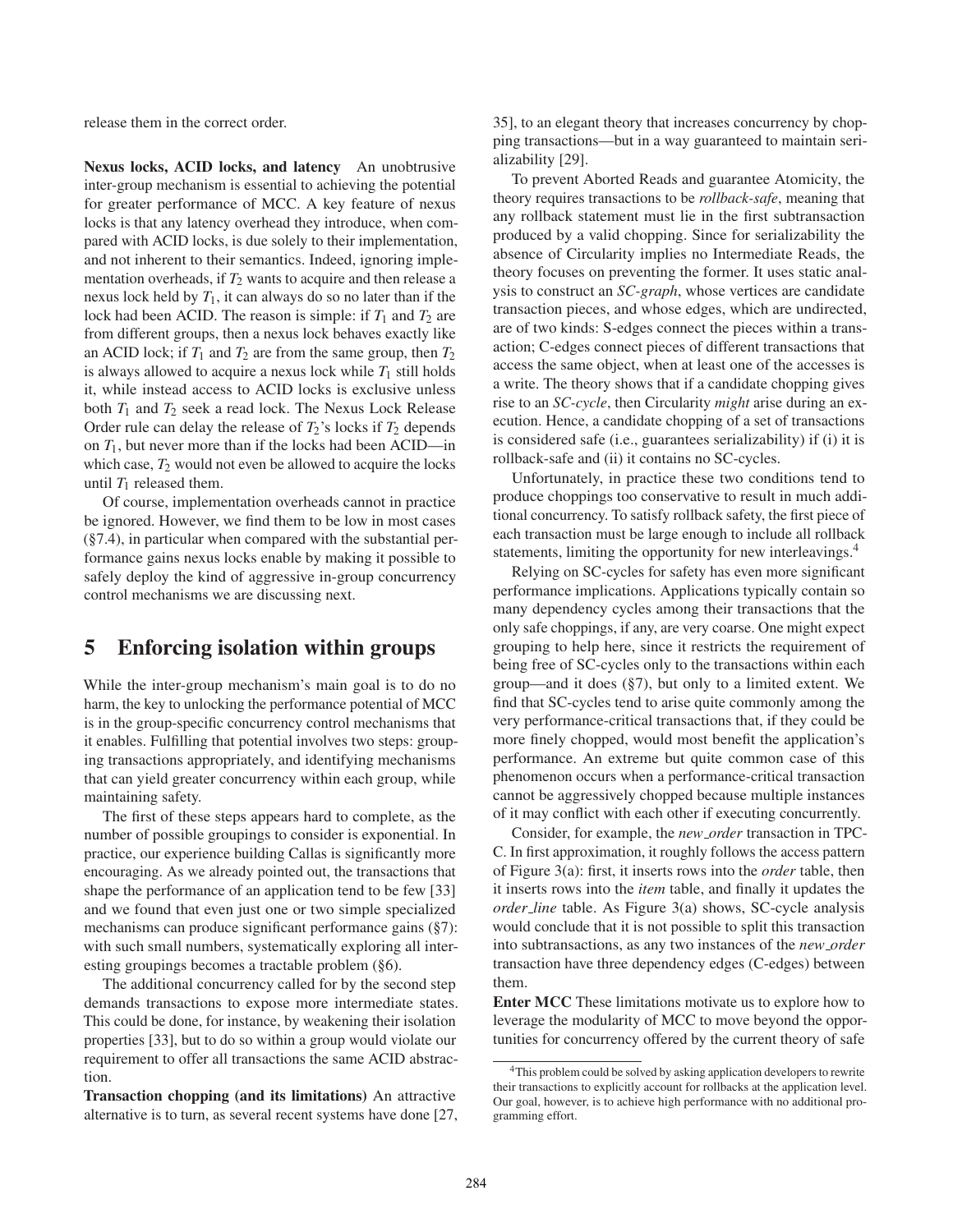

Fig. 3: Runtime Pipelining for create order transaction in TPC-C. A=order table, B=item table, C=order line table

transaction chopping. To that end, Callas introduces *Runtime Pipelining*, a new in-group mechanism whose aggressive approach to concurrency control proves particularly effective within small groups. Runtime Pipelining relies on two new techniques: it leverages at execution time a refinement of the static analysis approach used by traditional transaction chopping to allow concurrency when SC-cycles would prevent it; and it prevents Aborted Reads and guarantees atomicity while avoiding, whenever possible, the performance downsides of enforcing rollback safety.

Similar to transaction chains [35], Runtime Pipelining assumes that the tables (though not necessarily the rows) accessed by each transaction are known prior to execution. The *scope* of this assumption, however, is much weaker than in transaction chains, since it applies only to the transactions in the target group. In practice, this assumption needs only to hold for the few transactions that, being performance critical, can most take advantage of a more aggressive in-group concurrency control mechanism.

### 5.1 Runtime Pipelining

Shasha et al. prove [29] that their static analysis technique produces the finest transaction chopping *guaranteed* to be safe: any more refined chopping has the potential to create Circularity and violate serializability. This sobering fact, however, does not imply that renouncing any further concurrency need be the price of safety. The key insight behind Runtime Pipelining is that, rather than preemptively inhibiting the *possibility* of Circularity, it may be feasible in some circumstances to allow for that possibility, relying instead on run-time techniques to prevent it from becoming an actuality.

Figure 3(a) illustrates the opportunity that Runtime Pipelining targets. Note how, as long as one can ensure that, during the execution, the top transaction accesses each table before the bottom one does, all C-edges acquire the same direction: all cycles are broken, and the transactions can be safely chopped in three pieces (Figure 3(b)). This finer chopping enables a form of pipelining: while the top transaction accesses the *item* table, the bottom one can concurrently access the *order* table and so forth.

The example suggests a way forward to safely extract greater concurrency from transaction chopping: rather than eliminating *all* SC-cycles, allow, intuitively, those where Cedges do not cross, since they can be neutralized at run time

by controlling the order of execution of conflicting transaction pieces. To carry out this plan, we use a combination of static analysis and run-time mechanisms.

A new static analysis algorithm What prevents C-edges to cross and makes it safe to chop more aggressively in the example of Figure 3(b) is that both transactions access read-write tables in the same order. Generalizing from that example, assume that there exists a total ranking of each of the readwrite tables accessed by the transactions in a group.<sup>5</sup> Then, the goal of our new static analysis algorithm is to produce choppings that satisfy the following two golden rules.

GR1: *Operations within a transaction piece are only allowed to access read-write tables of the same rank* (readonly tables, which by definition have no rank, can be also accessed).

GR2: *For any pair of pieces p*<sup>1</sup> *and p*<sup>2</sup> *of a given transaction that access read-write tables, if p*<sup>1</sup> *is executed before*  $p_2$ , then  $p_1$  *must access tables of smaller rank than*  $p_2$  (as in GR1, read-only tables can be also accessed).

Then, by construction, the only C-edges that remain are those that connect pieces of different transactions that access tables of the same rank.

The two-step algorithm that achieves this goal and an example that illustrates its unfolding are shown in Figure 4. The first step totally ranks the read-write tables accessed by any of the transactions, and, within each transaction, groups together in a single piece all operations that access tables of the same rank. At the end of this step, the relative order of execution of the operations that, in each transaction, access read-write tables, is set. The second step then determines the execution order of the read-only operations of each transaction.

*Step 1: Ranking read-write tables.* Under the aggressive assumption that all operations in a transaction can be safely reordered, there is no constraint on the rank of read-write tables, and finding the finest chopping that does not have crossing C-edges is simple: we can assign a unique rank to each read-write table, sort operations in each transaction according to the rank of the table they access (operations that access read-only tables can be placed anywhere), and merge in the same piece those operations that access the same table. One can easily prove this chopping satisfies our two golden rules.

In practice, however, there often exist data or control dependencies that compel the ordering of operations within a transaction and constrain the ranking of tables. In Figure 4, for example,  $R(A)$  must happen before W(B) in  $T_1$ , which forces  $rank(A) \leq rank(B)$  (GR2), while for  $T_2$ , R(B) must happen before W(A), implying  $rank(B) \leq rank(A)$ . This means we must assign the same rank to tables A and B and merge all operations that touch them into a single piece.

Concretely, we achieve this result with the help of a *table-dependency graph*. The graph's nodes are read-write

<sup>&</sup>lt;sup>5</sup>If a table is read-only, accessing it does not create C-edges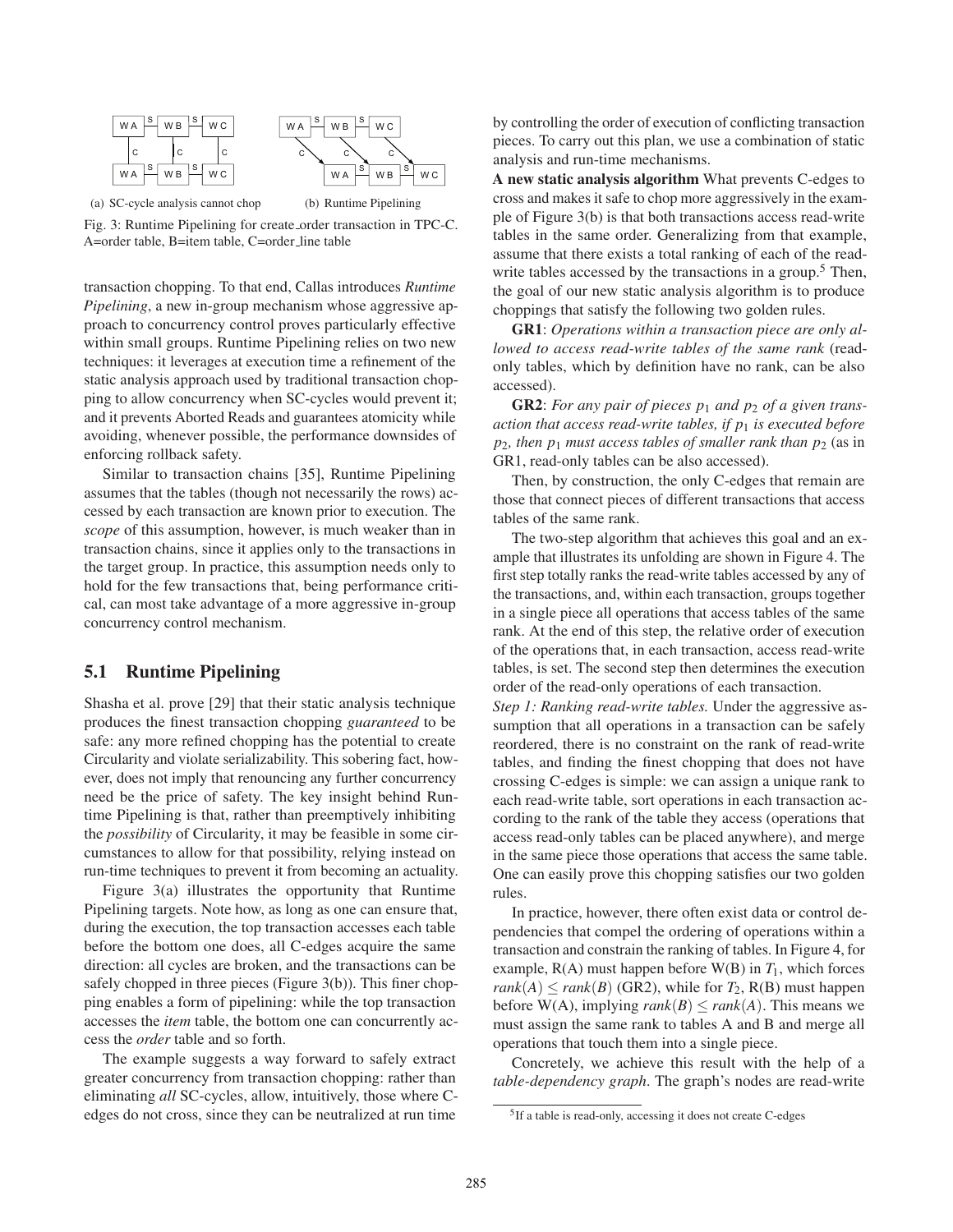

Fig. 4: Pseudocode of Callas' transaction chopping algorithm (left) and its effects on a simple example (right).

tables: we consider operations that access read-only tables in the next step. To add edges to the graph, we proceed as follows. For every transaction in the group, if there exists a data or control dependency between two operations  $op<sub>1</sub>$  and  $op<sub>2</sub>$  of the transaction, we add a directed edge between the tables they access (Figure 4, Step 1.a), indicating  $rank(Table<sub>op1</sub>) \leq rank(Table<sub>op2</sub>)$ ; we then assign the same rank to all the tables in the same strongly connected component, and assign ranks to all read-write tables according to their topological order in the resulting graph (Figure 4, Step 1.b). Within each transaction, operations that access tables with the same rank are merged into a single piece (Figure 4, Step 1.c).

*Step 2: Ordering operations that access read-only tables.* Transactions that access read-only tables contain operations that have not yet been ordered. To do so, we create a new graph for each transaction *T*, adding a vertex for each of the ranked pieces of *T* produced by Step 1 (such vertices acquire the rank of their corresponding piece) and a vertex, with no assigned rank, for each operation of *T* that accesses read-only tables. To encode the outcome of Step 1, we create a path that connects ranked vertices, from the least to the highest ranked; in addition, we add a directed edge between two vertices if there exists a data or control flow dependency between them (Figure 4, Step 2.a). Next, we proceed as we did in Step 1.b of Figure 4: we evolve the graph so that each strongly connected component is represented as a single new vertex, joining in parallel the corresponding transaction pieces, and topologically sort the resulting graph to obtain the definitive order of execution of the pieces that comprise each transaction. Within each piece, operations are executed in the order in which they appeared in their transaction, prior to its chopping (Figure 4, Step 2.b).

Enforcing safety at run time Once static analysis produces choppings that satisfy our golden rules, neutralizing the remaining SC-cycles at run time is easy. Consider a piece of transaction  $T_i$  that accesses a table that involves a C-edge. If in so doing *Ti* becomes (anti-)dependent on some uncommitted transaction  $T_i$  that has already accessed that table, then that C-edge and every subsequent C-edge between  $T_i$  and  $T_j$ become (logically) directed: thenceforth, *Ti* cannot commit until  $T_i$  does, and every piece of  $T_i$  that accesses tables with ranking  $r$  must wait until  $T_i$  either has executed a piece that accesses tables with ranking at least *r*, or commits.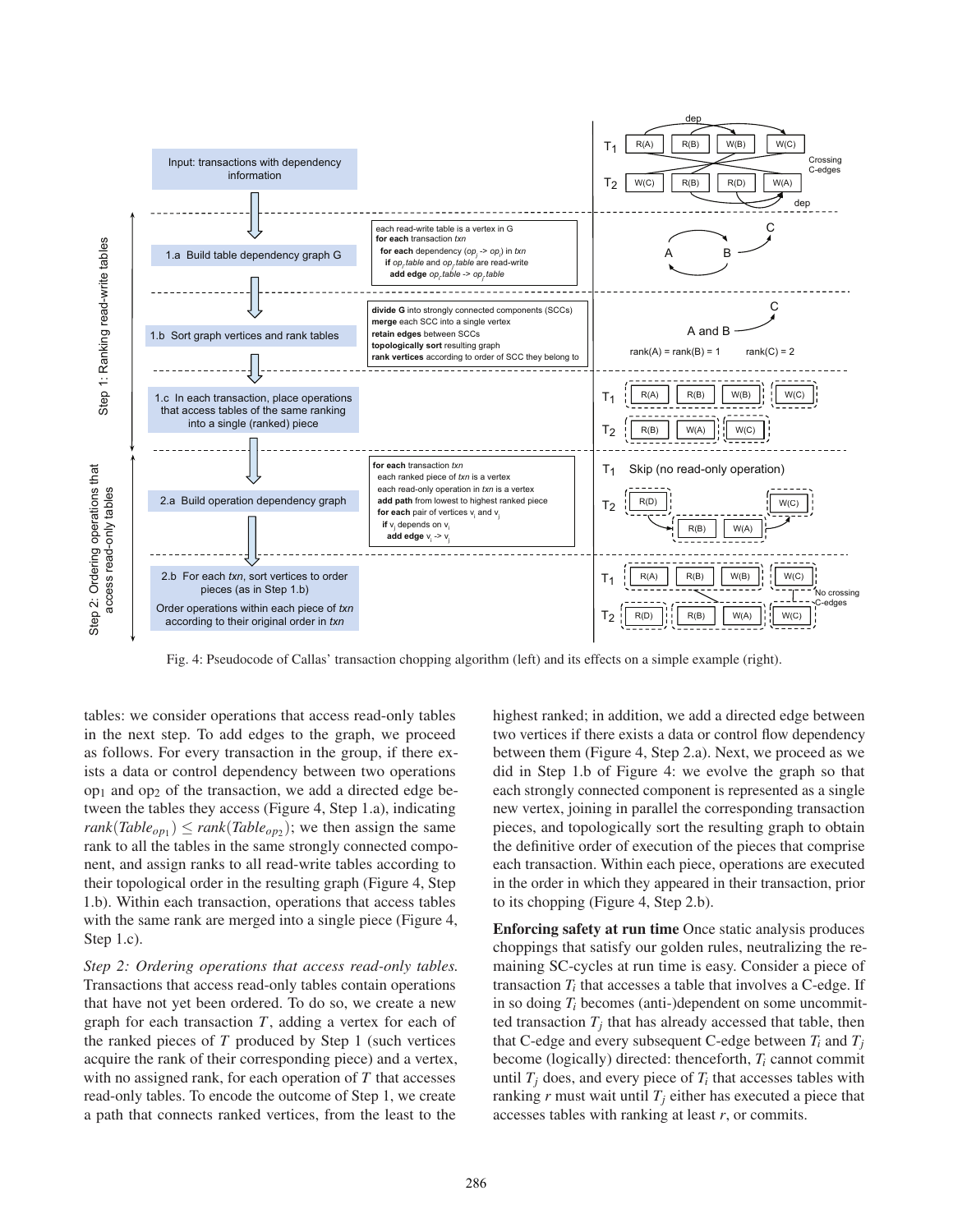In practice, Runtime Pipelining is even more aggressive in pursuing opportunities for concurrency. It only declares a dependency between  $T_i$  and  $T_j$  if they access the same row at run time (this is easy for  $T_i$  to verify in Callas by checking if  $T_i$  has acquired a nexus lock on the row). If not, Runtime Pipelining imposes no restrictions on execution ordering.

Although our discussion has focused on enforcing serializability, Runtime Pipelining can be easily applied to other notions of isolation by simply weakening the conditions under which it declares a dependency. For example, were Runtime Pipelining tuned to enforce read committed isolation, anti-dependencies would not trigger ordered execution.

Beyond rollback safety Runtime Pipelining takes an equally aggressive approach when it comes to avoiding the Aborted Reads and Atomicity violations that chopping introduces. Rather than settling for either the loss of concurrency or programming effort that rollback safety may cause, Runtime Pipelining adopts an optimistic approach: it allows a transaction  $T_1$  to read uncommitted states from  $T_2$ , but it does not allow  $T_1$  to commit until  $T_2$  commits. If  $T_2$  is rolled back, then  $T_1$  must also roll back.

While optimism pays off in finer chopping, no programming effort, and greater performance in groups when aborts and rollbacks are rare, it raises the possibility of performance loss in the presence of cascading rollbacks.

To avoid this danger, Runtime Pipelining takes two steps. First, it leverages MCC to prevent rollbacks from propagating outside of a group. Thus, misplaced optimism only affects performance in groups that are guilty of it. Second, it dynamically responds to an unexpected incidence of rollbacks by becoming increasingly more conservative. When the rollback rate crosses a threshold, Runtime Pipelining goes temporarily back to enforcing rollback safety; since we expect high rollback rates to be infrequent, however, it periodically tries to revert to its original optimistic approach.

The option of enforcing rollback safety on demand allows Runtime Pipelining to enjoy the full benefits of optimism when the rollback rate is reasonably low and avoid long-term damage from misplaced optimism.

Further, to ensure liveness in the face of rollbacks, Runtime Pipelining limits the depth of dependency chains composed of uncommitted transactions, and prevents a transaction that has been rolled back from performing uncommitted reads on retry.

### 6 Implementation

The current prototype of Callas is built upon the MySQL Cluster distributed database [6]. To implement Runtime Pipelining, we detect conflicts at the MySQL Cluster locking module and notify the transaction coordination module to enforce ordering between subtransactions, when necessary; to ensure isolation across groups, we modify the locking module of MySQL Cluster to support nexus locks and enforce their release order. Relying on MySQL Cluster, however, means that the current prototype of Callas must use the *read-committed* isolation level, the only one that MySQL Cluster supports.

To combine performance with simplicity, we developed tools that automate the process of grouping transactions and chopping them into subtransactions.

### 6.1 Automated chopping

The automated-chopping tool closely follows the Runtime Pipelining algorithm (§5) to statically analyze the transaction code and add markers to indicate the subtransaction boundaries to the run-time system, but introduces three additional optimizations: (i) it performs static analysis over columns rather than tables to produce finer choppings; (ii) it removes unnecessary C-edges; and (iii) it identifies better performing subtransaction orderings. We discuss the two latter optimizations in greater detail below.

Removing redundant C-edges Since commutative operations can be executed in any order without violating isolation, our tool, like Lynx [35], removes C-edges between them.

Additionally, it searches for instances of *runtime uniqueness*, where multiple transaction instances modify the same table, but each is guaranteed to operate on a different row. For example, in TPC-C, the *new order* transaction acquires a unique order ID by incrementing a *nextOrderID* object, and then proceeds to modify the corresponding row. Such opportunities are identifiable by searching for "monotonic" objects, i.e., objects, such as counters, that all transactions modify monotonically before using them as a key in a query. Runtime uniqueness is yet another example of an optimization whose effectiveness can be magnified by the modularity of MCC, since runtime uniqueness is less likely to hold in large groups of transactions. In TPC-C, for example, uniqueness does not hold globally, as other transactions (e.g., *delivery*) do not use *nextOrderID* and may therefore access the same row as *new order*.

Identifying more performant orderings Given a transaction *T*, any topological order of the pieces of *T* produced by Step 2.b of the algorithm in Figure 4 yields a safe way to execute *T*. We then have some freedom in choosing the order in which *T*'s pieces should execute. We leverage this freedom by having the larger pieces—classified heuristically by the number of queries they contain—execute as early as possible. The rationale behind this optimization is that Runtime Pipelining only enforces ordering between transactions once a dependency manifests at run time. By executing large subtransactions early, we decrease the chance that they will be subject to ordering, thus increasing parallelism.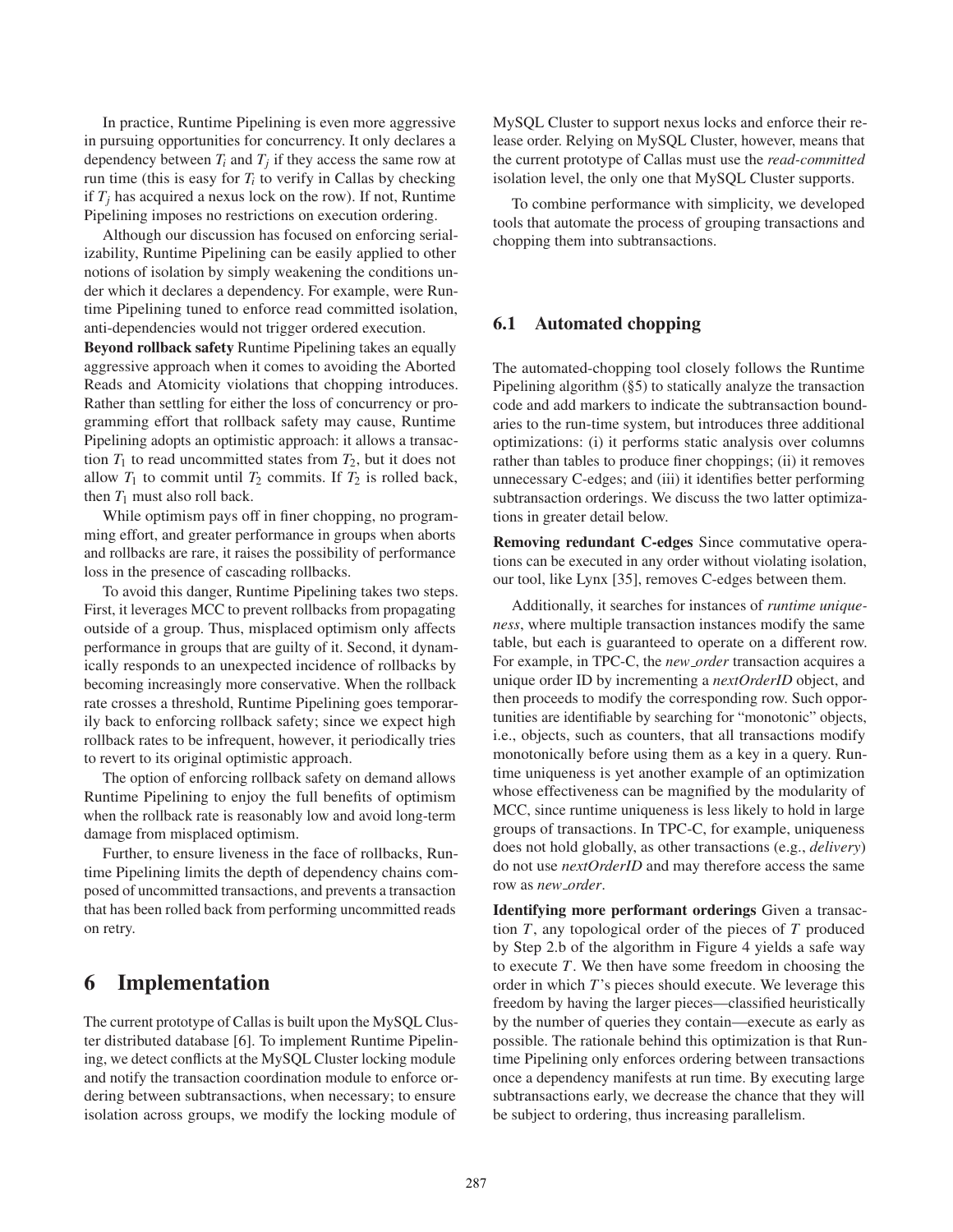

6.2 Automated grouping

The goal of our grouping tool is to identify groups of transactions that contend heavily with each other. The user need only provide her workload of choice; the tool analyzes the performance of the workload using various groupings and returns the grouping that yields the best performance. Our current tool does not explore all possible groupings, but rather uses heuristics to identify groupings that are more likely to increase concurrency. Our evaluation suggests that this heuristic approach is enough to provide significant performance benefits (e.g., 8.2x speedup for TPC-C).

The tool works in iterations. In each iteration it runs the workload and creates a profile for this iteration's performance measurements. Based on these measurements, it tries to identify the most prominent source of contention and suggests a grouping that could alleviate it. It then runs our chopping tool on this grouping, and proceeds to measure the performance of this new configuration in the next iteration. This process terminates if an iteration does not yield any performance improvement.

To identify sources of contention, we use as a hint the latency of individual operations. As the load on the system grows, the latency of highly contending operations tends to increase disproportionately. The corresponding transactions are then our primary candidates for optimization. If there are only few such transactions, our tool enumerates all possible groupings; otherwise, it focuses on those that hold locks on contended items for long intervals.

# 7 Evaluation

The goal of Callas is to provide unmodified database applications with the level of performance that was previously only achievable by manually modifying all or part of the application code. To assess whether Callas achieves this goal, we evaluate the performance of Callas using various applications and workloads. In particular, our evaluation answers the following questions:

- What is the performance gain of Callas over a traditional ACID database? (§7.1)
- How does the performance of Callas compare against that

of other approaches that aim to improve database throughput? (§7.1)

- How do various optimizations, groupings, and workload parameters affect the performance of Callas? (§7.2, §7.3, §7.5)
- What is the overhead of nexus locks? (\$7.4)
- As the rate of rollbacks changes, how effective is it to optimistically renounce rollback safety to extract performance? (§7.6)

We answer these questions by measuring the performance of Callas using microbenchmarks and three applications: TPC-C [19], Fusion Ticket [3], and Front Accounting [2].

TPC-C is a database benchmark that models online transaction processing. It contains three highly-contending readwrite transactions and two read-only transactions.

Fusion Ticket is an open source software solution for online ticketing and advanced sales. To perform a fair comparison with Salt [33], we run the same workload used in that paper, which includes several transactions critical to the performance and functionality of an online shop.

Front Accounting is an open source accounting and Enterprise Resource Planning (ERP) program. It allows a company to manage its sales, purchases, and stock levels. Our workload includes 17 transactions that simulate the workload of a retail company: the company purchases goods from suppliers at a low price and sells them to customers at a higher price. It includes five read-write transactions: *create-order*, *payment*, *delivery*, *pay-supplier*, and *stock-adjustment*, and 12 read-only transactions to query order information.

Experimental setup In TPC-C, we populate ten warehouses, and assign each warehouse to a separate partition. Our Fusion Ticket setup mirrors that of Salt: there is one event and two categories of tickets, with 10,000 seats in each category. Finally, in Front Accounting, we configure the retail company to operate on 100 different types of goods, and on average to make a bulk purchase for every 1,000 sale orders.

For all experiments, we use ten database partitions, each of which is three-way replicated. All our throughput numbers were calculated while the system is saturated.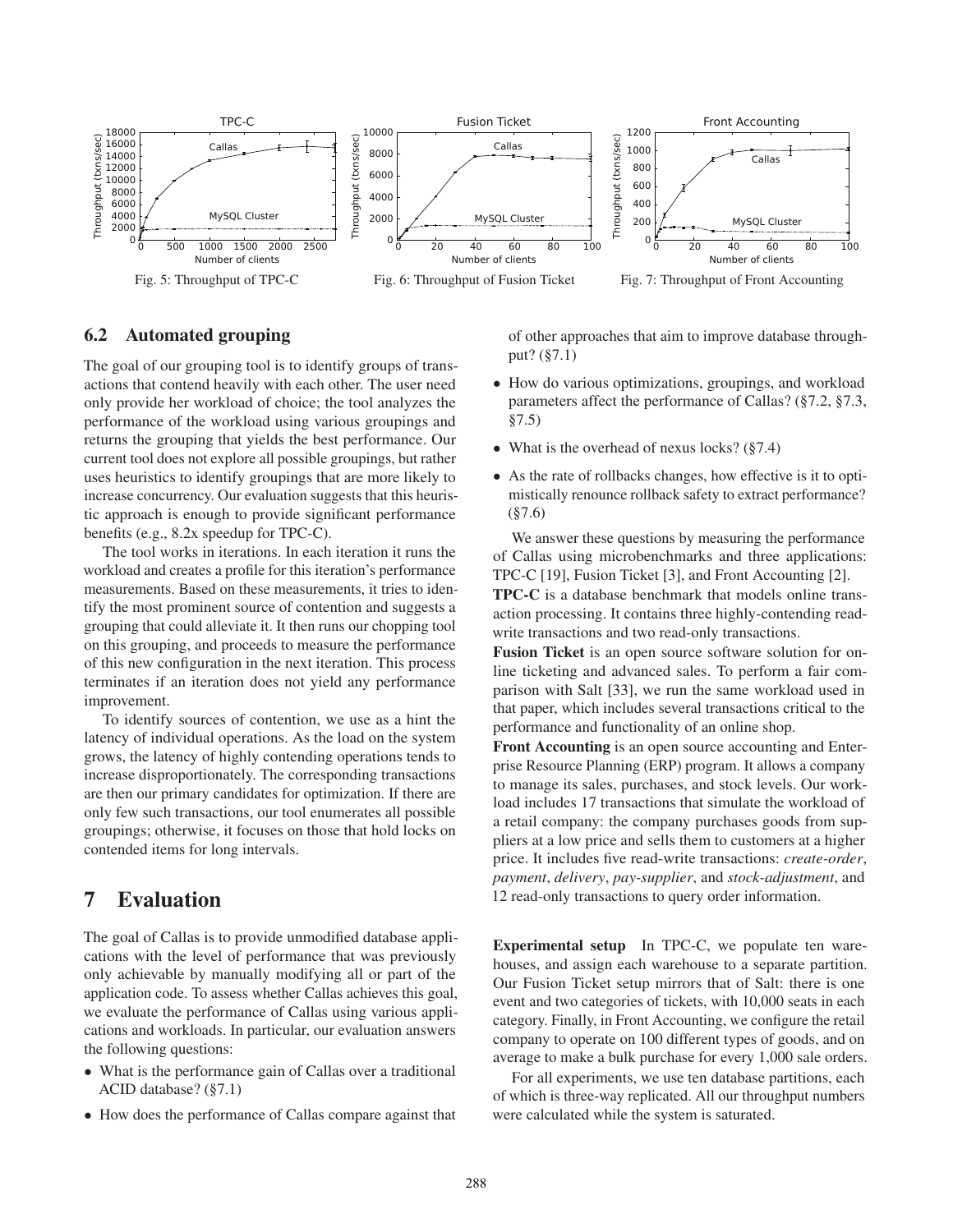

Our experiments are carried out on Dell PowerEdge R320 machines in CloudLab [1]. Each machine is equipped with a Xeon E5-2450 processor, 16 GB of memory, four 7200 RPM SATA disks, and 1 Gb Ethernet.

#### 7.1 Callas' performance

Our first set of experiments uses TPC-C, Fusion Ticket, and Front Accounting to compare the throughput of Callas to that of MySQL Cluster—the system from which Callas descends.

As shown in Figure 5, the performance of Callas on the TPC-C benchmark is about 8.2x higher than that of the original MySQL Cluster.

Callas' performance improvement is partly due to the ability of the automated grouping tool to identify highly contending transactions and group them accordingly. In this case, the tool placed the *new order* and *payment* transactions in one group; the *delivery* transaction in a second group; and the remaining transactions in a third group. This grouping reflects the contention pattern of these transactions: *new order* and *payment* contend heavily for the *warehouse* and *district* tables, but Runtime Pipelining is effective in allowing them to release their locks early, after acquiring a unique ID. Moreover, although both *new order* and *payment* update the *district* table, they update different columns, which allows our static analysis to remove the C-edge between them. This makes them ideal candidates for belonging to the same group: they contend for the same row lock, but do not have any C-edges between them, and therefore can be grouped together without introducing any SC-cycles. Callas uses Runtime Pipelining to chop transactions in the first two groups, while the third group is left unoptimized, as it does not contain performance-critical transactions.

Figure 6 shows the performance of Callas and MySQL Cluster for the Fusion Ticket application. Callas outperforms MySQL Cluster by a factor of 5.7x. For this application, our tool generates two groups: the first contains the *checkout* transaction and uses Runtime Pipelining for chopping, while

| Latency(ms)          | <b>MySQL</b>     |      | Callas           |      |
|----------------------|------------------|------|------------------|------|
|                      | Quantile         |      | Quantile         |      |
|                      | 50 <sub>th</sub> | 99th | 50 <sub>th</sub> | 99th |
| new_order (TPC-C)    | 26               | 51   | 28               | 50.5 |
| $checkout$ (FT)      | 12               | 25.3 | 12               | 25   |
| <i>delivery</i> (FA) | 36.3             | 69   | 36.6             | 66   |

Table 1: Latency under low throughput.

the second contains the remaining transactions and is left unoptimized.

As shown in Figure 7, when running the Front Accounting application, Callas outperforms MySQL Cluster by a factor of 6.7x. For this application, our tool generated four groups: transactions *create-order*, *delivery*, and *payment* are each placed in their own groups and use Runtime Pipelining for chopping, while the rest of the transactions are placed in a fourth, unoptimized, group.

Comparison with other techniques The next experiment compares the performance of Callas for TPC-C and Fusion Ticket $<sup>6</sup>$  with that of other techniques. We first consider ap-</sup> plying the SC-cycle static analysis of traditional transaction chopping to the entire application (i.e., without grouping). This step boosts the performance of TPC-C to 3.5x of the MySQL baseline, but does not help Fusion Ticket at all, since traditional transaction chopping cannot safely chop the performance-critical transaction of Fusion Ticket. Next, we combine traditional transaction chopping with our grouping mechanism: we split transactions into groups and use SC-cycle analysis to chop transactions within each group. This approach further improves the throughput of TPC-C by 35%, and raises the throughput of Fusion Ticket to 2.6x of the baseline. Callas, using Runtime Pipelining instead of standard SC-cycle analysis, achieves a further 74% and 120% throughput boost, respectively. Remarkably, the performance of Callas is within 5% of that of Salt [33]. We find it encouraging that, despite staying true to the ACID paradigm, Callas can achieve performance similar to approaches that require manual modification of the application code.

Latency Table 1 presents the request latency for our three applications, when the system is under low load. In all cases, the latency of Callas is similar to that of the unmodified MySQL Cluster.

### 7.2 Performance impact of various optimizations

Figure 9 breaks down the contribution of each optimization to the performance of Callas (using the grouping produced by our heuristic algorithm) for TPC-C and Fusion Ticket.

The effectiveness of the different optimizations is application-dependent. In Fusion Ticket, Runtime Pipelining alone, even naively applied at the granularity of tables,

<sup>&</sup>lt;sup>6</sup>These were the applications used to evaluate Salt [33].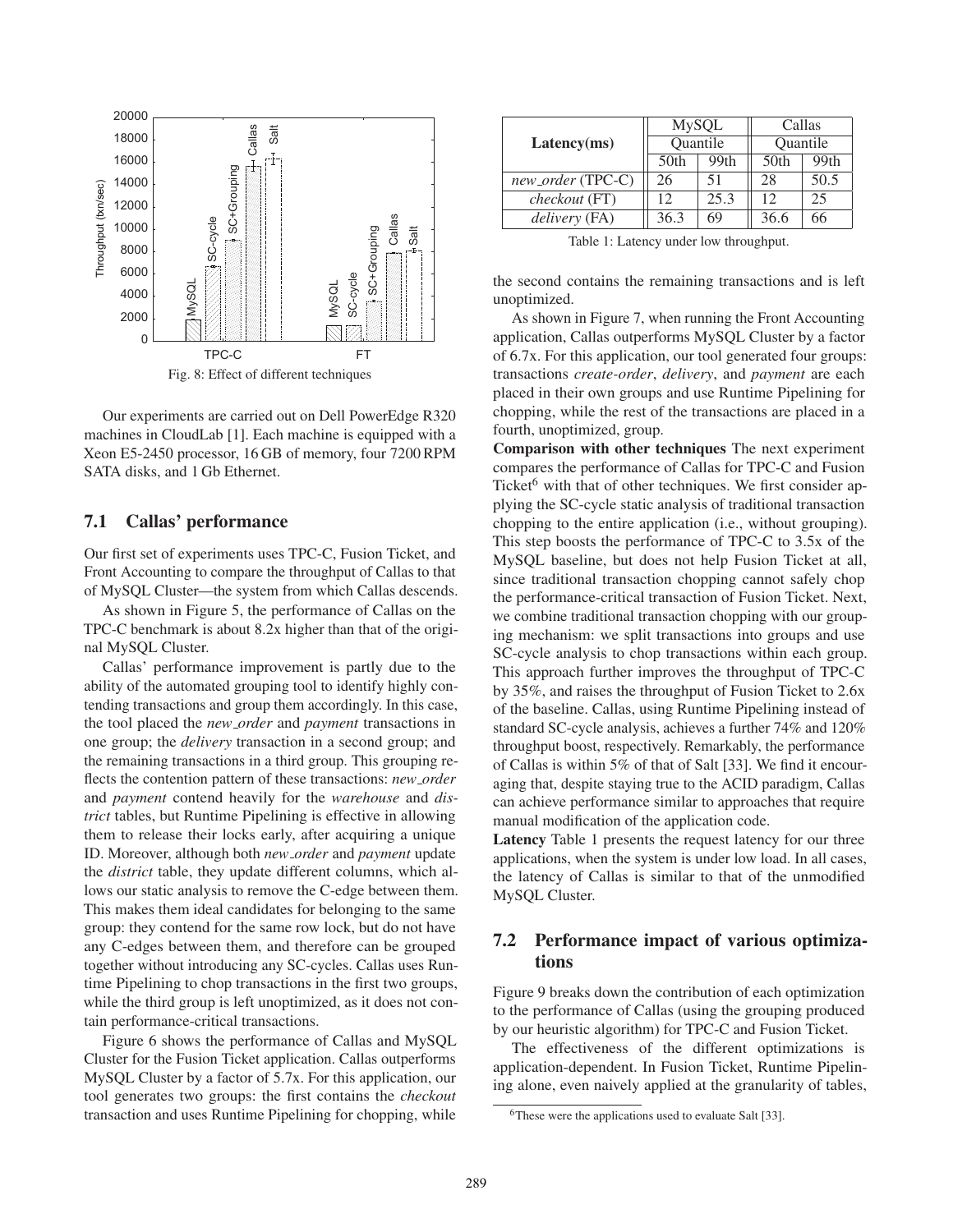

Fig. 9: Effect of different optimizations.

is enough to achieve almost all of Callas' performance improvement. Not so in TPC-C, where Callas gets a significant performance boost from performing static analysis at the column—rather than the table—level by identifying several columns that are accessed in read-only mode (even as the table they belong to is accessed in read-write mode). This allows Callas to remove conflict edges between transactions and achieve finer-grained chopping. Leveraging commutativity yields only a minor performance improvement in TPC-C, because it only applies to a few individual statements. Runtime uniqueness instead provides another big boost in the performance of TPC-C by removing several critical conflict edges in the *new order* transaction, leading to finer-grained chopping.

Note that, although it does not explicitly appear in Figure 9, MCC is essential to Callas' performance gains, because many of its optimizations would simply not be applicable without MCC. Runtime uniqueness, for example, could not be leveraged in TPC-C, since it does not hold for all TPC-C's transactions; and Runtime Pipelining itself would prove virtually ineffective if applied across the *entire* set of Fusion Ticket's often-complex transactions.

### 7.3 Performance impact of different groupings

To demonstrate the importance of grouping transactions appropriately, we measure Callas' throughput when running TPC-C using different transaction groupings. TPC-C has five transactions: three are read-write transactions and two are read-only. We first compare our heuristic grouping to two naive groupings. The first puts all transactions in a single group, while the second puts each of the five transactions in a separate group. Our heuristic grouping—the result of running the heuristic algorithm of Section 6.2—consists of three groups: *new order* and *payment* are in one group, *delivery* is in a second, and the two read-only transactions in a third.

Figure 10 shows the results of this experiment. Even with all transactions in the same group, Runtime Pipelining yields



Fig. 10: Effect of choosing different groupings.

a significant performance benefit compared to a traditional ACID implementation. Placing each transaction in a separate group further improves performance by easing the bottleneck caused by contending read-write transactions. In particular, Runtime Pipelining can now apply optimizations, such as runtime uniqueness, that were not applicable when all three read-write transactions were grouped together.

Having each transaction in a separate group, however, is not ideal. Since *new-order* and *payment* conflict frequently, it is preferable to place them in the same group so that their conflicts can be regulated using a custom in-group mechanism, instead of the coarse inter-group locks. Indeed, the grouping returned by our heuristic algorithm outperforms this grouping by at least 50%.

To get a sense of how the grouping produced by our algorithm compares to an optimal grouping, we iterated over all the possible grouping strategies: we found that, at least for TPC-C, no other grouping achieved a higher throughput.

#### 7.4 Overhead of nexus locks

Two factors contribute to the overhead of nexus locks: the cost of maintaining an additional lock and that of correctly enforcing the Nexus Lock Release Order rule (§4). The latter cost is only incurred when transactions conflict, while the former is always present. To measure separately their effect on throughput, we designed two microbenchmarks, one with no contention and one with high contention.



Fig. 11: Overhead of nexus locks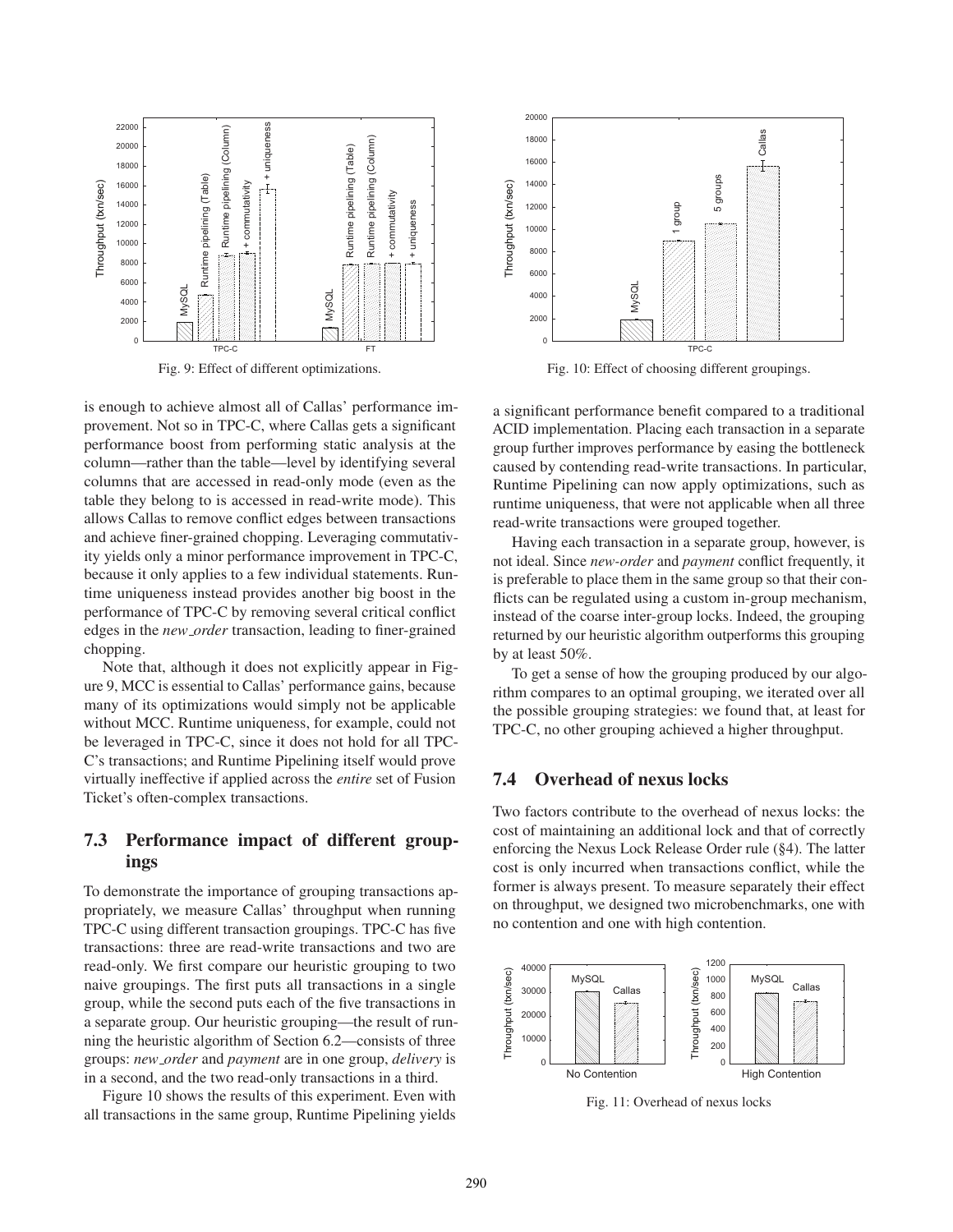

Fig. 12: Effect of execution frequency on performance.

To eliminate any benefit that may come from using Callas, we run both microbenchmarks with each transaction instance in a separate group, and enforce isolation within each group using the default MySQL Cluster locking mechanism. We run both experiments with two shards, each three-way replicated. In the no-contention experiment, each transaction has exclusive access to five rows. In the high-contention experiment, all transactions touch the same two rows, with each row in one shard.

As shown in Figure 11, in the no-contention experiment, MySQL Cluster outperforms Callas by about 19%. Our profiling shows the bottleneck lies in the additional demands on the CPU to acquire, maintain, and release nexus locks. In the high-contention experiment, the throughput of MySQL Cluster is about 13.6% higher than that of Callas.

The CPU overhead of nexus locks is of course still there, but it becomes relatively less prominent because contention increases the execution time of transactions. Instead, the additional message exchanges Callas requires to enforce the Nexus Lock Release Order rule become the dominant factor.

### 7.5 Effect of contention rate on performance

The design of Callas focuses on optimizing in-group contention while being conservative about contention between transactions in different groups. While our experience with real applications suggests that it is typically possible to partition transactions, so that inter-group contention is minimized, we would like to understand how robust the performance of Callas is to increased levels of inter-group contention. We design two microbenchmarks, each exploring a different factor of inter-group contention: execution frequency and contention rate. Both microbenchmarks start by executing operations that cause conflicts (across groups or inside a group) and end with a sequence of operations that cause no conflicts. Unlike MySQL Cluster, Callas can chop contending and non-contending operations in separate pieces and release contending locks early: hence, the longer the sequence of non-conflicting operations at the end of a transaction, the greater the performance benefits that Callas can bring. To separate sufficiently the performance of Callas and that of MySQL Cluster, in order for us to study the effects of inter-



group contention on the former, both our microbenchmarks use a sequence of five non-conflicting operations.

The first microbenchmark explores the performance repercussions of having two frequently executing transactions in different groups. The microbenchmark includes two types of transactions,  $T_1$  and  $T_2$ . Each transaction contains six  $(1+5)$ operations: the first operation updates one row, randomly chosen out of ten rows, thus fixing the contention rate between  $T_1$  and  $T_2$  at 10%. The remaining five operations update nonconflicting rows (i.e., rows that are private to each transaction instance). We place  $T_1$  and  $T_2$  in separate groups that use Runtime Pipelining for chopping, and we tune the relative execution frequency of these two transactions.

The second microbenchmark explores the effect of intergroup contention rate on the performance of Callas. This microbenchmark is similar to the first: we use two types of transactions,  $T_1$  and  $T_2$ , each in its own group, only this time they have the same execution frequency. Each transaction contains seven  $(2+5)$  operations: the first operation updates one row at random, chosen out of *N* rows, where *N* is a parameter that controls the inter-group contention rate. The second operation modifies a random row, chosen out of ten rows, from a table private to each transaction type, thus introducing a 10% in-group contention rate. The remaining five operations update non-conflicting rows (private to each transaction instance).

Figures 12 and 13 show the results for these two microbenchmarks. Both experiments show the same trend: when the inter-group contention is low, the performance of Callas far exceeds that of a traditional ACID database. For example, when the execution frequency ratio of  $T_1$  to  $T_2$  is 100:1 (Figure 12), the throughput of Callas is 20.2x that of MySQL Cluster. Similarly, when  $T_1$  and  $T_2$  have a low conflict rate of 0.01% (Figure 13), the throughput of Callas is 16.6x that of MySQL.

As the inter-group contention rate increases—because both transactions run frequently or contend heavily— the benefit of Callas decreases. This is to be expected, as Callas is effectively attempting to regulate heavy contention using traditional locking.

Note, however, that even when the inter-group contention is as high as the in-group contention, the performance benefit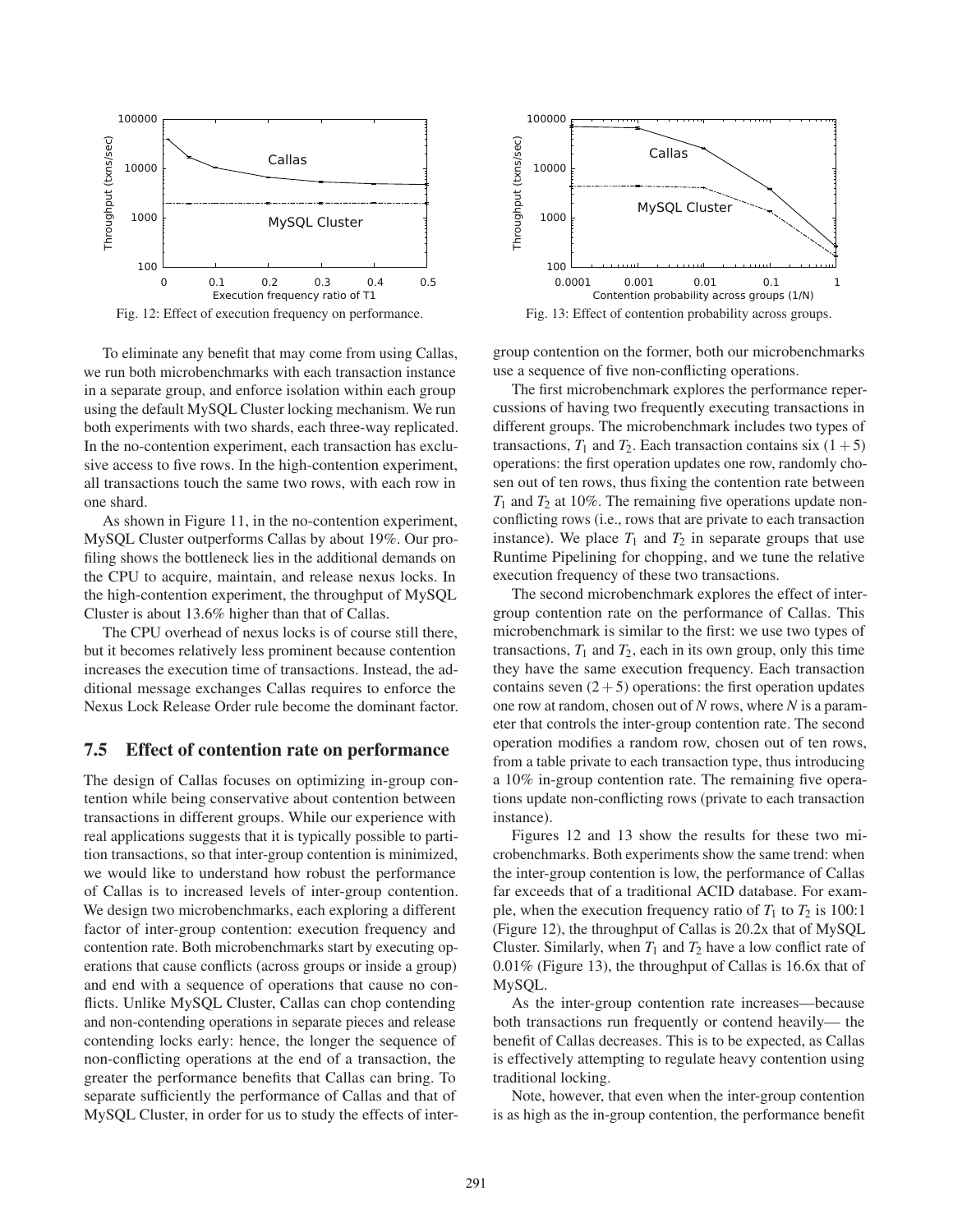

Fig. 14: Effect of application rollback rate on performance.

of Callas is still substantial. In Figure 12, even when  $T_1$  and *T*<sup>2</sup> are executed with the same frequency, Callas' throughput is more than twice that of MySQL's; in Figure 13, when N=1 (i.e., contention is at 100%), Callas achieves a 60% throughput gain. The reason behind this performance increase is that, even when the workload is uniform (e.g., both transactions have the same frequency), this does not mean that a  $T_1$  is always followed by a  $T_2$  (and vice versa). As long as two  $T_1$ s (or *T*2s) are executed consecutively, Runtime Pipelining can optimize their execution. Interestingly, increasing in-group concurrency implicitly increases inter-group concurrency as well, since transactions hold their locks for shorter times.

### 7.6 Beyond rollback safety

Our final set of experiments measure the performance of Runtime Pipelining's adaptive approach for preventing Aborted Reads and Atomicity violations.

We design a microbenchmark that can trigger cascading rollbacks in a controlled manner. It uses three tables—A, B, and C—with ten rows each, and contains one transaction with 11 operations. The first operation picks a number *i* at random between 1 and 10, and checks a condition on the  $i<sup>th</sup>$  row in table *A* and the second operation updates that row if the check succeeds. The third and fourth operation do the same for the  $i^{th}$  row of table  $B$ ; and the fifth and sixth do the same for the  $i^{th}$  row of table *C*. The last five operations update non-conflicting rows (private to that transaction instance). Runtime Pipelining splits this transaction into the following eight subtransactions:  $\langle 1,2 \rangle \langle 3,4 \rangle \langle 5,6 \rangle \langle 7 \rangle \langle 8 \rangle \langle 9 \rangle \langle 10 \rangle \langle 11 \rangle$ , the first subtransaction containing the first two operations, etc. The check of the fifth operation has a probability to fail and cause a rollback, triggering a cascading rollback if other transactions already depend on this transaction.

In our first experiment, we tune the probability of the third subtransaction triggering a rollback. As shown in Figure 14, the throughput of both Callas and MySQL Cluster decreases as the rollback rate increases. The throughput of Callas is always higher than that of MySQL Cluster, but the improvement decreases from 2.9x to 60%. When the rollback rate is



Fig. 15: Effect of Callas adaptive response to high rollback rates.

low, Callas can execute all eight subtransactions in a pipeline, but when the rollback probability increases, Callas' adaptive control mechanism falls back to "safe mode" by merging the first three subtransactions—thus placing the rollback statement in the first subtransaction. Even in safe mode, however, Callas can still parallelize the execution of the last five subtransactions. In Figure 14, the switch to safe mode happens when the rollback rate is higher than 7%. For reference, we also measured the throughput of Callas with safe mode always on, and with safe mode always off. In the former case we lose parallelism when the rollback rate is low, whereas in the latter we incur significant overhead when the rollback rate is high. Thanks to Runtime Pipelining's adaptive mechanism, Callas comes close to the best of both worlds.

In practice, since real applications have low rollback rates most of the time, we expect safe mode to be triggered only infrequently; the rest of the time Callas would still be aggressively optimizing transactions.

Figure 15 takes a closer look at the performance of Callas under stress. We fix the rollback rate to a high value (50%) and increase the load of the system until we reach saturation. We observe that under low load, it is not critical for Runtime Pipelining to adaptively fall back to safe mode; in fact, an always-aggressive version of Callas performs slightly better. As the load—and, hence, parallelism—increases, however, the adaptivity of Runtime Pipelining prevents cascading rollbacks from causing a performance collapse, while allowing Callas to continue leveraging some parallelism.

### 8 Related work

The ACID paradigm has been adopted by most academic and commercial databases [4–9, 28], mainly because of the simplicity of its abstraction. Frustrated by its performance, however, researchers have tried several approaches to improve the performance of ACID databases.

Optimizing certain transaction types Read-only transactions and partition-local transactions have been a popular target for optimization [18, 20, 30, 31]. For example, Spanner [18] can avoid the two-phase commit (2PC) protocol for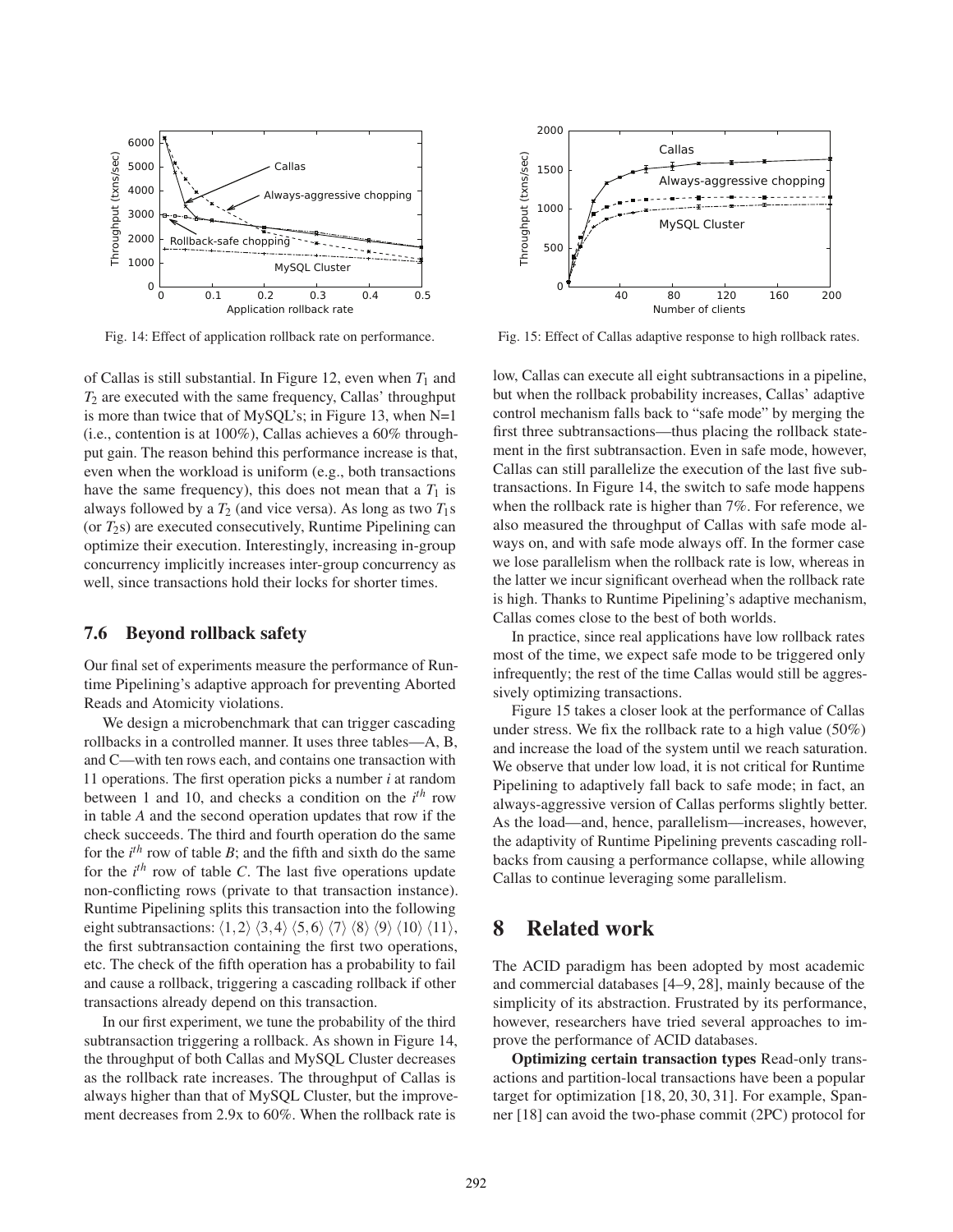read-only transactions, assuming clocks are well synchronized. Similarly, H-Store [31] avoids 2PC for partition-local transactions.

Optimizing under certain conditions Another approach is to optimize transactions when certain conditions hold for the workload. For example, Sagas [24] lets developers chop long-running transactions into pieces when such chopping does not affect the application semantics. Transaction chopping [29] and Lynx [35] use SC-cycles to identify transactions eligible for chopping (§5).

Like Callas, Lynx observes that executing transaction pieces in a well-defined order can avoid conflicts: its *origin ordering* technique ensures that if two transactions *T*<sup>1</sup> and  $T_2$  start on the same server, and  $T_1$  starts before  $T_2$ , then, to guarantee safety,  $T_1$  pessimistically executes before  $T_2$  at every server where they both execute. However, since it is hard in practice to anticipate the specific servers where user transactions will execute, origin ordering can only prevent conflicts among the predictable internal transactions used for updating secondary indexes and joint tables. In contrast, Callas' Runtime Pipelining is widely applicable, since it relies on information (the order in which transactions access tables) that can be easily established through static analysis, and only enforces ordering if it detects an actual conflict at run time, leaving significantly greater opportunities for concurrency.

Rococo [27] relaxes Lynx's eligibility condition by reordering transaction operations and applying additional runtime mechanisms. Calvin [32] avoids using 2PC by predefining an execution schedule for transactions, but again under the assumption that the system can predict which server a transaction will access when it is executed.

In general, such optimizations have the potential to yield significant performance improvements, but the assumptions on which they rely are usually hard to satisfy in real applications. MCC can help increase the applicability of these techniques by requiring those assumptions to only hold within each group, rather than globally.

To reduce the overhead of determining whether two transactions may conflict at run time, SDD-1 [16] introduces the notion of *transaction classes*, which bear an intriguing but ultimately passing similarity to Callas' *transaction groups*. In SDD-1, each transaction class is defined statically by the database administrator, and it is formally identified by a logical read and write set. A transaction *T* fits in any class whose read and write set are a superset of the corresponding sets for *T*: the class to which a specific instance of *T* is actually assigned is not decided until run time. SSD-1 simplifies concurrency control by first using static analysis to identify conflicts within classes (rather than transactions), and by then leveraging the observation that transactions that are assigned at run time to different classes can conflict only if their classes conflict. In Callas, transaction groups are instead the key mechanism that enables the separation of concerns that is at the core of MCC. By delimiting the scope of each in-group concurrency control mechanism, they allow them to aggressively seek opportunities for greater concurrency.

Weakening the abstraction or reducing its scope A third line of work tries to increase performance by either weakening the ACID abstraction, or by providing its guarantees for a subset of transactions. For example, ElasTraS [21], MegaStore [13], G-Store [22], and Microsoft's Cloud SQL Server [14] only provide ACID transactions within a single partition or key group. For requests that touch multiple partitions, these systems rely on the developers to ensure correctness, which is tedious and sometimes undesirable [18, 30]. Salt [33] alleviates this problem somewhat by requiring the developers to optimize only a few performance-critical transactions and guaranteeing that the other transactions don't see their intermediate states. Callas, instead, provides the ACID abstraction uniformly to all transactions, without requiring any effort from the developers.

### 9 Conclusions

Separating concerns and decoupling abstraction from mechanism are basic tenets of sound system design—and for good reasons. We confirm their benefits yet again, by applying them to the long-standing problem of improving the performance of ACID applications. Our initial experience is encouraging: the flexibility of the modular concurrency control architecture at the core of Callas allows the applications we have tested, to obtain, unmodified, the kind of performance previously achievable only by manually rewriting all or part of the applications' code.

# Acknowledgements

We had a dream shepherd in Petros Maniatis: demanding, able to see both the forest and the tiniest leaf, and always ready to help. This paper has benefitted from his prodding, encouragement, and concrete suggestions in countless ways. We are grateful to the anonymous reviewers for their insightful comments and to Natacha Crooks, Marco Serafini, Spyros Blanas, and Xiaodong Zhang for feedback on early drafts of this paper. This work would simply not have been possible without the patience and support of the amazing CloudLab team [1] throughout our experimental evaluation. This material is based in part upon work supported by a Google Faculty Research Award and by the National Science Foundation under Grant Number CNS-1409555.

### References

- [1] Cloud Lab. http://www.cloudlab.us/.
- [2] Front Accounting. http://frontaccounting.com/.
- [3] Fusion Ticket. http://www.fusionticket.org/.